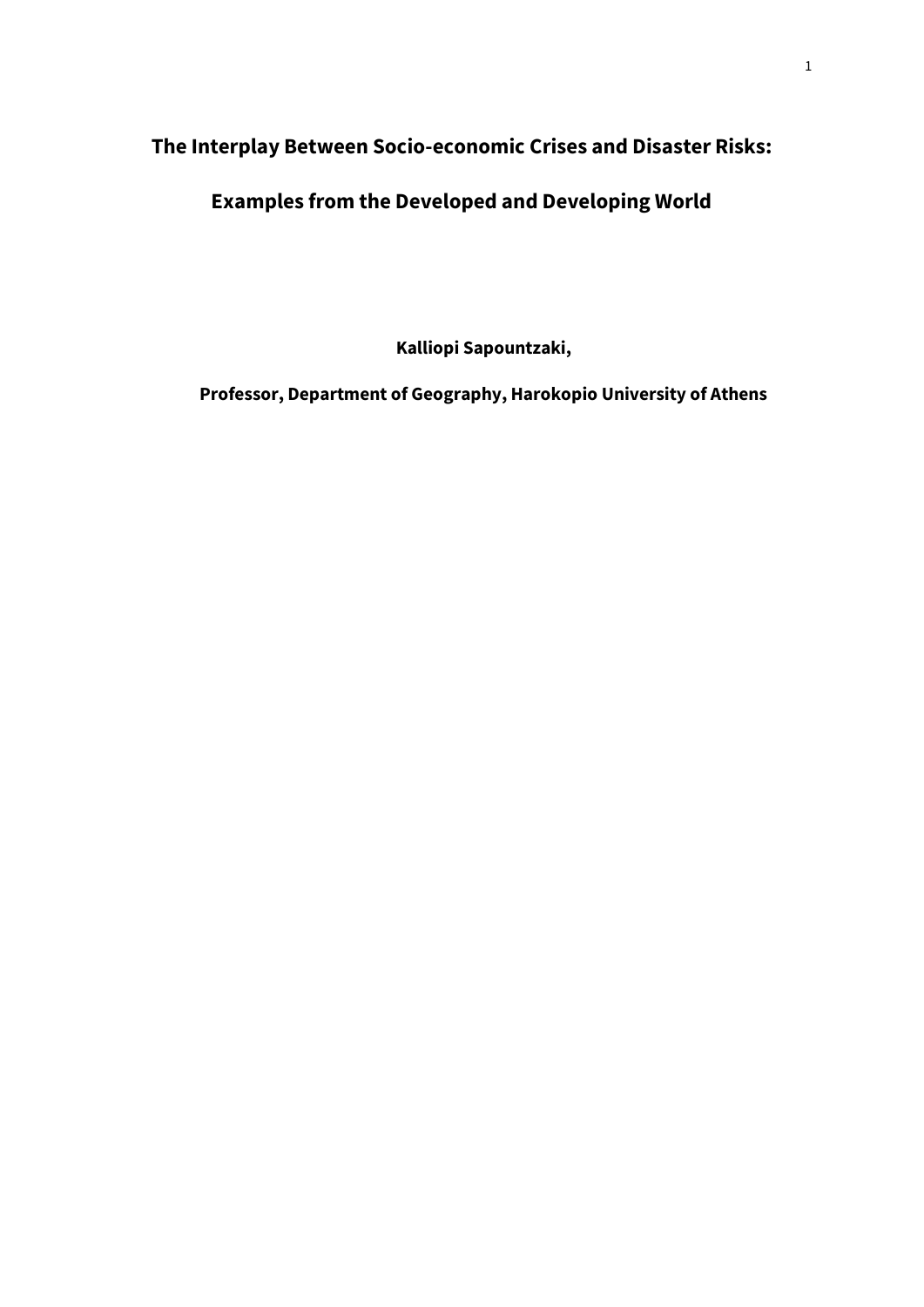### **ABSTRACT**

Regardless of the origin, financial and socio-economic crises feature combinations of adverse conditions: lack of access to financing/credit, slump in investments, household demand and consumption, a falling GDP, high deficits and debt ratios, loss of income, unemployment, shrinkage of state provisions, poverty, enforced migration, homelessness, and an incapacity to satisfy basic needs. These translate into losses for collective and private agencies in the crisis community. The systemically interrelated losses are not only financial and economic but also physical, human, social, and political (e.g., loss of trust in political leadership).

Each agency that suffers losses experiences an increase in vulnerability because vulnerability, by definition, is a susceptibility to loss. Resilience is also badly affected as a result of the crisis impacting properties through redundancy, robustness, diversity, self-sufficiency, autonomy, and flexibility. Therefore, communities faced with socio-economic crises are simultaneously faced with a higher vulnerability and lower resilience. Thereby, disasters become high-probability events, even in the case of low-intensity hazards.

The reverse is also true: High disaster risks (DRs) incubate socio-economic crises. This is evident in the case of slow-onset disasters related to critical resource scarcities which are systemically interconnected (e.g., water, fertile land, and food). DRs such as drought, desertification, and famine may trigger market speculation on scarce resources, rising prices, a decline of dependent economic sectors, a fall of GDP and income, an incapacity to satisfy basic needs, a disruption of social cohesion, and even armed conflicts. The basic reason DRs translate into socio-economic, and even geopolitical crises, lies with scarce resources being multiple necessities: input for socioeconomic sustainability, means to reduce exposure to the hazard of resource depletion, and assets for resiliencebuilding.

Case studies of developed (Greece) and developing countries (Somalia) test theoretical hypotheses and illustrate the 'switchover' processes from socio-economic crisis to reinforced DRs and vice versa. Both cases are evidence of a perpetual interplay between DRs and socio-economic crises. Breaking the vicious cycle requires (a) comprehensive policy packages integrating anti-crisis measures with DRR, (b) correction of risk misperceptions and (c) control of vulnerability and resilience dynamics that grow stronger in crisis periods. Establishment of Risk Observatories may prove to be an important step forward.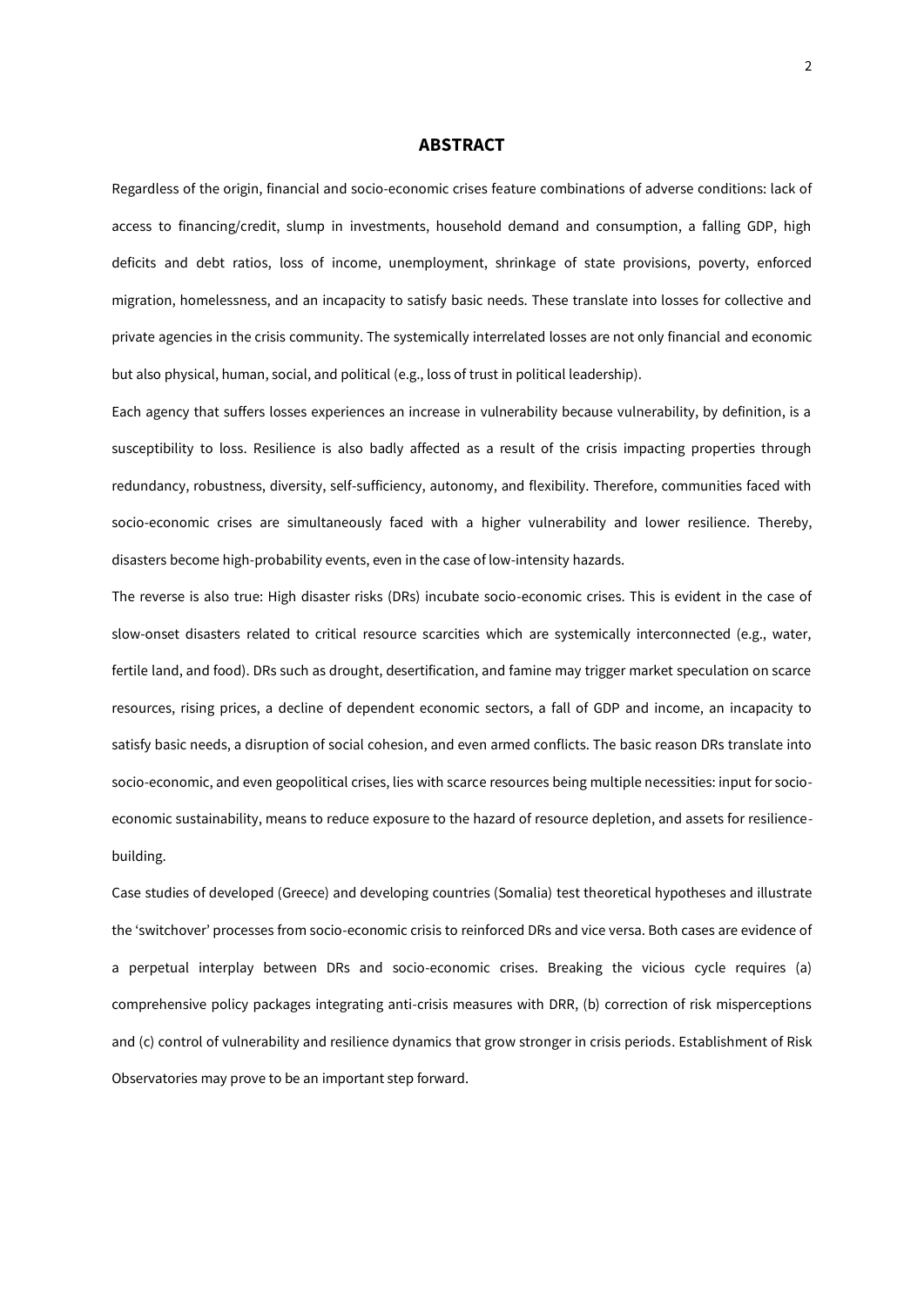# **1. Basic Theoretical Assumptions and Research Questions**

### **1.1 The Concepts of 'Crisis' and 'Socio-Economic Crisis'**

*Crisis* is a difficult and ambiguous concept and term to understand because there are multiple meanings. In fact, Heath and Millar (2004) quote twenty definitions of the term. Some of these definitions focus on the turning point in the history of a social organization, and others designate the necessity for management efforts that are much more intense than those needed during normal periods. Some definitions give prominence to stress, others to an uncontrollable situation. However, a few put emphasis on uncertainty, breach of law and ethics, and on tort.

According to the Oxford Dictionaries, 'crisis is a time of intense difficulty or danger' (e.g., the recent Greek economic crisis), and there are 'two distinct cases: (a) a time when a difficult or important decision must be made and (b) the turning point of a disease when an important change takes place, indicating either recovery or death'. According to Wikipedia,

Crisis (from the Greek word krisis) is any event that is going (or is expected) to lead to an unstable or dangerous situation affecting an individual, group, community or whole society. Crises are deemed to be negative changes in the security, economic, political, societal or environmental affairs, especially when they occur abruptly with little or no warning.

Crisis is a situation that only a complex system can experience (family, economy, society); such a situation emerges when the system functions poorly or an immediate decision is necessary, but the causes of the dysfunction are complex and uncertain or unknown, ultimately impeding rational, informed decisions to reverse the situation. While it is difficult to arrive to a consensus regarding a definition of the term *crisis*, it seems that there is a consensus over the defining features of a system/organization in crisis (Seeger, Sellnow, and Ulmer 1998; Venette 2003):

- The event or emerging difficult situation is unexpected.
- It creates uncertainty.
- It is seen as a threat to important goals.
- The event indicates a need for change.

The last point was introduced by Venette (2003), who argues that 'crisis is a process of transformation when the old system can no longer be maintained'.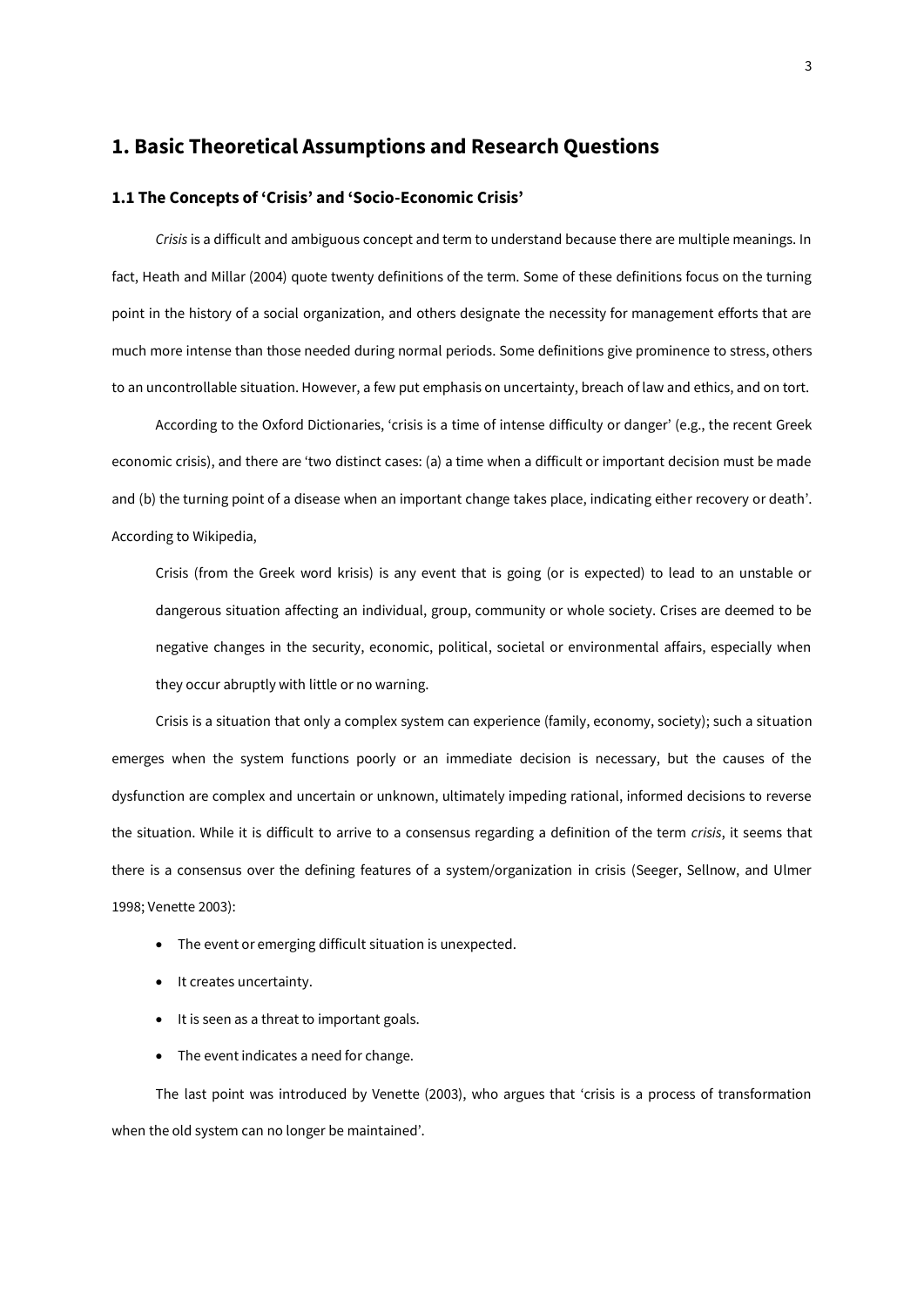There are several forms of crisis (e.g., financial, economic, social, environmental, personal, community, international). The present work is basically concerned with socio-economic and geo-political crises.

According to the Business Dictionary,<sup>1</sup> 'economic crisis is a situation in which the economy of a region/country experiences a sudden downturn brought on by a financial crisis… An economy faced with an economic crisis will most likely experience a falling GDP, a drying up of liquidity and rising/falling prices due to inflation/deflation'. An economic crisis can take the form of a recession or a depression; sometimes it refers to the rapid transition to a recession. As mentioned above, more often than not, economic crises are brought on by financial crises, which reflect situations where financial assets lose a large part of their nominal value. Financial crises are associated with banking panics, stock market crashes or other financial bubbles bursting, currency crises, and sovereign defaults (Kindleberger and Aliber 2005). A representative of the latter case is the Greek government debt crisis, i.e., the sovereign debt crisis Greece has been facing since the international financial crisis of 2007–2008.

Financial and the resulting economic crises have serious implications for both economic and social wellbeing of the respective communities. Indeed, past financial crises provide ample evidence of marked short- and long-term deterioration in social well-being indicators to such a degree that justify the term *socio-economic crisis* as most descriptive of the situation. Ötker-Robe and Podpiera (2013, p.5-6), who analysed empirical evidence from the East-Asian crisis of the late 1990's (Indonisia, Malaysia, Thailand and Korea) and the Argentina (1995) and Venezuela (1994) crises, remark that 'poverty rose in virtually all financial crises as a result of a combination of loss of income, jobs and access to goods and services by households and communities, of rising prices and falling asset values'. The above authors also emphasize that financial/economic crisis disproportionately hurts the poor and the most vulnerable in every sense (e.g., the young, the old and ill, women). Additionally, social exclusion and increased income inequalities associated with financial/economic crisis have an adverse impact on social cohesion.

According to World Bank (2001) the impact of economic crises on living standards is not limited to rising income poverty and inequality. Economic crises are featured by extensive mobility in the sense that previously non-poor social groups may become poor and previously poor may escape poverty. This was confirmed for instance in Russia which experienced a sharp downward and upward mobility after the 1998 crisis (Lokshin and

1

<sup>1</sup> [www.businessdictionary.com/definition/economic-crisis.html](http://www.businessdictionary.com/definition/economic-crisis.html)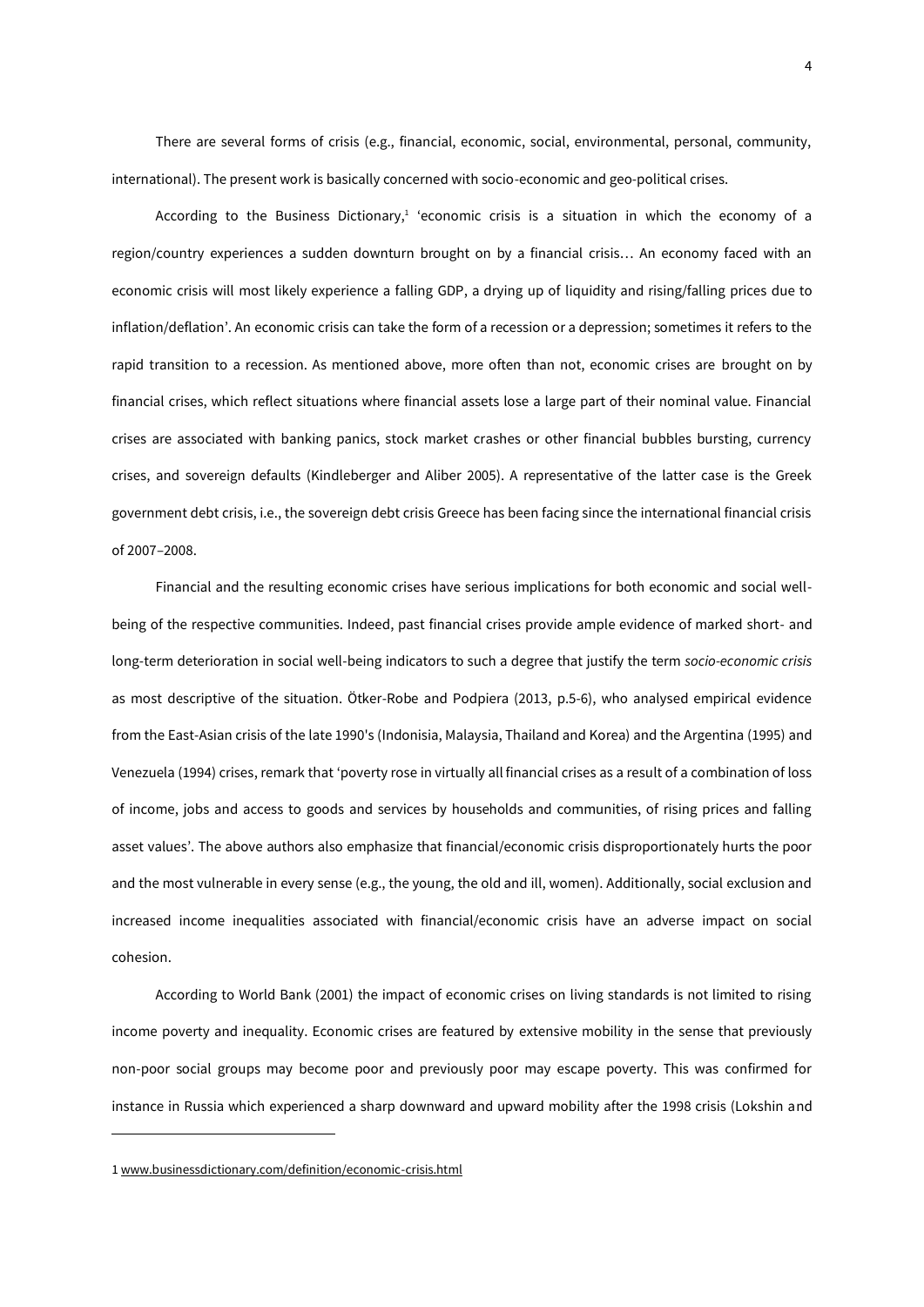Ravallion 2000). Therefore, the case may arise that the newly poor out of an economic crisis have different characteristics than the chronically poor. This was the case in Philippines where the households with more education were found to be more vulnerable to wage and employment shocks (Datt and Hoogeveen 2000).

Ötker-Robe and Podpiera (2013) suggest that there are certain channels converting a severe financial crisis into a social one: the product and labour market channel, the financial market channel, the public coping strategies, and the channel of private coping strategies. The financial crisis working its way through these channels results in a number of adverse socio-economic consequences and losses: job losses and higher unemployment (or vulnerable employment); reduced demand, work hours, and earnings; higher costs for food and energy; erosion of savings and falling asset values; reduced access to credit (financial de-leveraging); tight liquidity conditions and reduced remittance inflows; reduced governmental spending on social welfare programmes and reduced private spending on food, health, and education; and child labour and sales of productive assets.

Indeed, most social indicators, predominantly health and education indicators, have been found to either deteriorate or improve at a slower pace during a macro-economic crisis (World Bank 2001). Deterioration may simply come from demographic changes as a result of outward migration of fertile age population groups; it may also come from compressed social services and narrowing down safety nets. Deterioration of health and education indicators is more severe among poor people or those at risk of poverty.

It has become evident that all forms of crisis (including financial and socio-economic):

- refer to the stake of survival of a system or social organization;
- involve negative changes and losses in the security, economic, political, societal, or environmental affairs/domains; and
- entail management efforts that are much more difficult and demanding than the respective of the routine periods should they be intended, of course, for survival/sustainability of the social organization.

At this point it is important to refer to the significant contribution of social and cultural anthropology regarding our knowledge of the particular ways through which people (in particular those experiencing a crisis) perceive, categorize, give meaning and act in critical social conditions. This contribution is eloquently presented and analyzed by Visacovsky (2017, p.12) who suggests that anthropology offers an innovative analytical concept of crisis situations: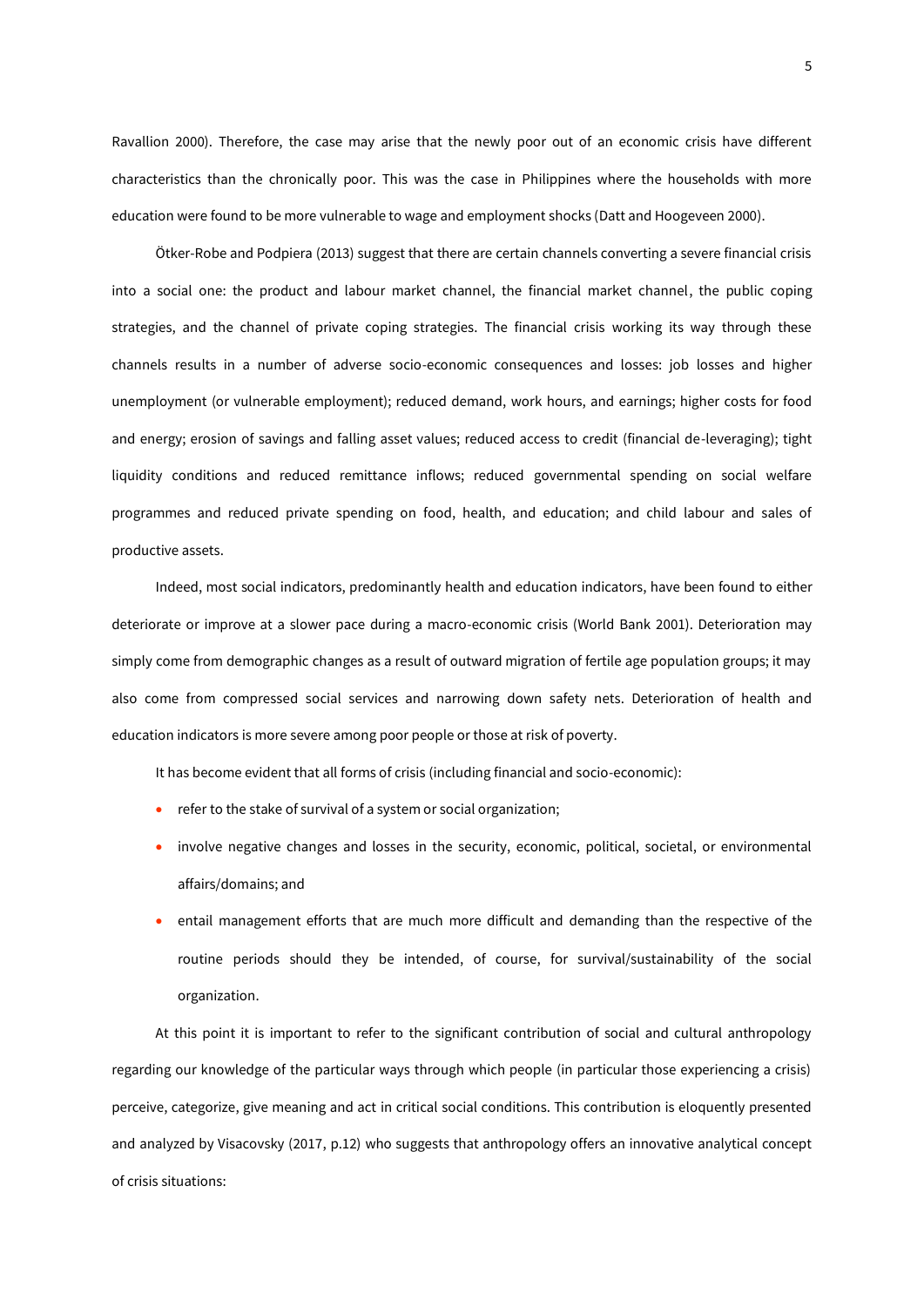'Crisis situations must be understood as special cases of the experiences of time. A crisis arises when we can recognize empirically that a discontinuity or rupture has occurred and time is perceived as *stagnant, stopped*  or *frozen.* The order and the course of events assumed as *normal* are altered but not replaced by new ones. Everything seems to happen at the present time and future cannot be immediately imagined'.

This concept of crisis in the context of social anthropology followed earlier concepts of 'moral crisis' (Gluckman 1972) and 'crisis of meaning' suggested by Berger and Luckmann (1995). These concepts are linked to situations where the individuals are driven to act in different ways on account of diverse social rules and values, with no clear and distinct solution or vision. Especially interesting about these concepts is that they identify crisis as part of a process of social change meaning that the resolution of crisis presupposes the genesis of something new or at least different from the previous state of affairs. Crisis then is the *liminal* phase offering room to those experiencing the crisis in order to imagine other ways of social existence reversing or annulling altogether previous hierarchies, rules and cultures. It is exactly for this reason that Visacovsky (2017) considers crises as incubators of innovation associated with the creation of new views, practices, customs and social structures.

The anthropological contribution to our understanding of crises is very important because it represents a step forward to planning their resolution. Anthropological analysis made clear that narratives about the attribution of culpability of crises are crucial to framing the visions of the future and generation of scenarios for social transformation.

The present paper's basic assumptions to be discussed in theoretical terms and tested empirically in two country cases from the developed and developing world (Greece and Somalia, respectively) are the following:

- a) There are certain deterioration processes that turn a community in socio-economic crisis to a community suffering from reinforced DRs, unprecedented DRs, and ultimately from more frequent and more catastrophic disasters. The reverse is also true: High DRs activate socio-economic crises, particularly in cases of slow-onset disasters.
- b) High DRs and socio-economic crises in a specific community are causal origins of one another; their combination calls for an integrated treatment/governance.
- c) Policies that address the vulnerability and resilience dynamics which transform a socio-economic crisis into a high DR context and inevitably into an actual disaster are the only way to DRR.

The content of the following sections (1.2 and 1.3) is a theoretical discussion of the processes leading from socio-economic crisis to reinforced DR and vice versa.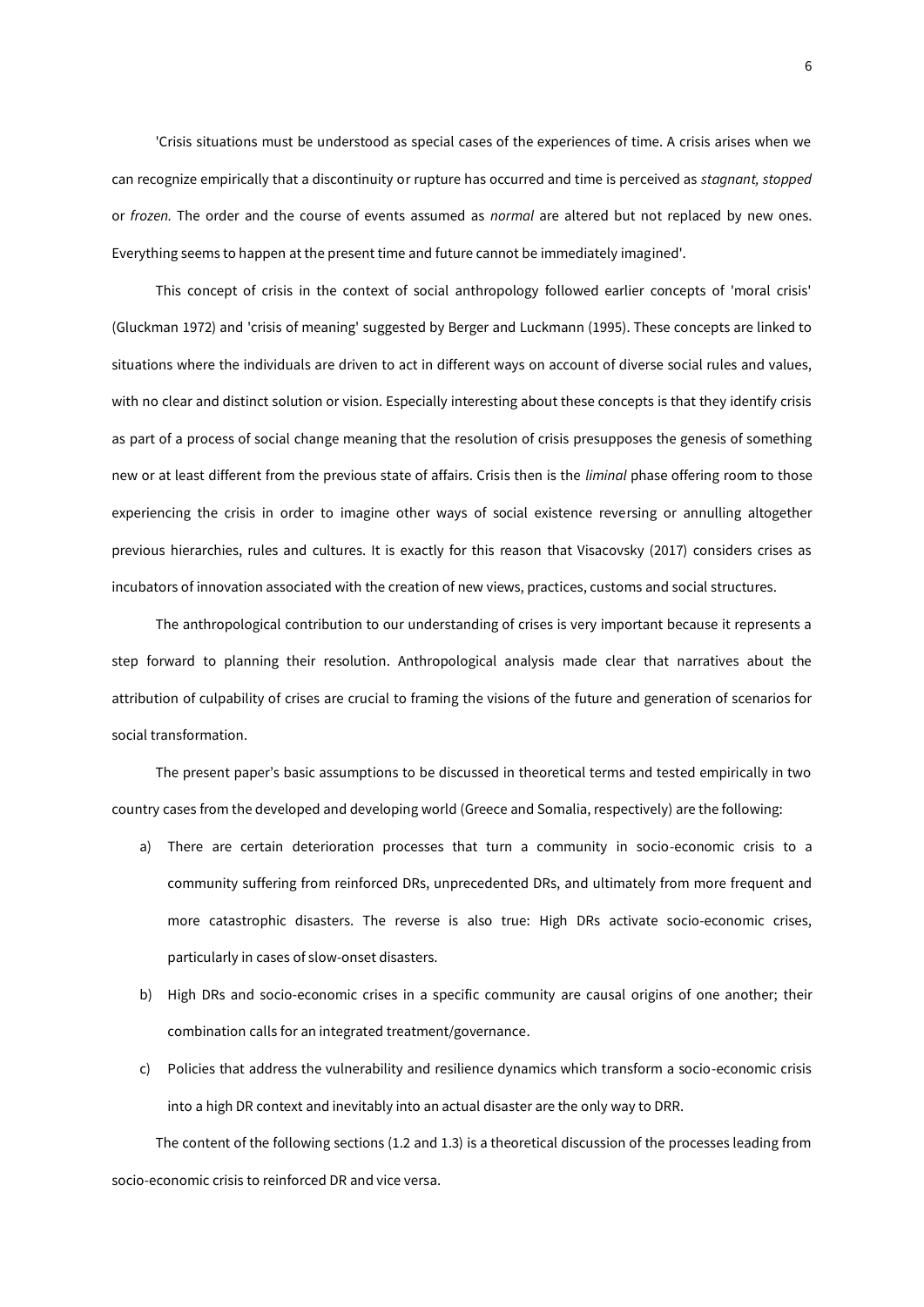#### **1.2 The Path from Socio-Economic Crisis to Amplified Disaster Risk (DR)**

It has been suggested that in the future it will be difficult to distinguish between natural hazard origin and human-induced crises. Socio-economic crises will trigger disasters, and conversely, high DRs will become more and more accountable for long-term socio-economic turmoil (Sapountzaki and Dandoulaki 2016). To understand this suggestion, we should just think about migration as a result of a drought crisis and refugee flows that are accountable for epidemics. But what are the underlying reasons and mechanisms that are produced by a socioeconomic crisis to amplify afterwards existing DRs or generate new ones? A brief answer to this query might be the following: Escalating losses and negative changes in the crisis community or social organization elevate vulnerability and reduce resilience assets and opportunities.

It has become clear already that socio-economic crises turn up as simultaneous or successive compounds of adverse social and economic conditions entailing losses for collective and private agencies in the crisis community. It is reasonable to assume then that during a socio-economic crisis, susceptibility to loss increases and capacity to recover decreases. Consequently, all aspects of vulnerability in public, private, and social agencies deteriorate. At first, economic vulnerability of households, firms, and all sorts of organizations is affected adversely by loss of income and jobs, pension cuts, erosion of savings and falling asset values, reduced access to credit, and constrained funding. Human and social vulnerability also grows worse due to poverty; energy poverty; unemployment and job insecurity; a lack of access to welfare public provisions; reduced spending on food, health, and education; homelessness; and psychological depression. As a result of losses and negative turns, health, education, nutrition, and old and young age welfare indicators aggravate and often fall below acceptable standards. Examples of such indicators are proportion of population at risk of poverty and social exclusion, rate of population living in conditions of extreme material deprivation, early leavers from education and training, rate of participation in primary education, mortality, morbidity, life expectancy.

Institutions, public and private, are another victim of socio-economic crises; their institutional vulnerability heightens not only due to reduction of the respective public funding but also due to public agency mergers, staff shortages, a compression of public insurance budgets owing to unemployment, and so on.

Finally, physical vulnerability (referring to material structures, predominantly buildings and technical infrastructure) increases as well, basically due to increases in all other background aspects of vulnerability (i.e., institutional, economic, and social). Building, planning, and environmental regulations relax in an effort to attract investments and create jobs; safety and maintenance standards become looser and looser; maintenance works in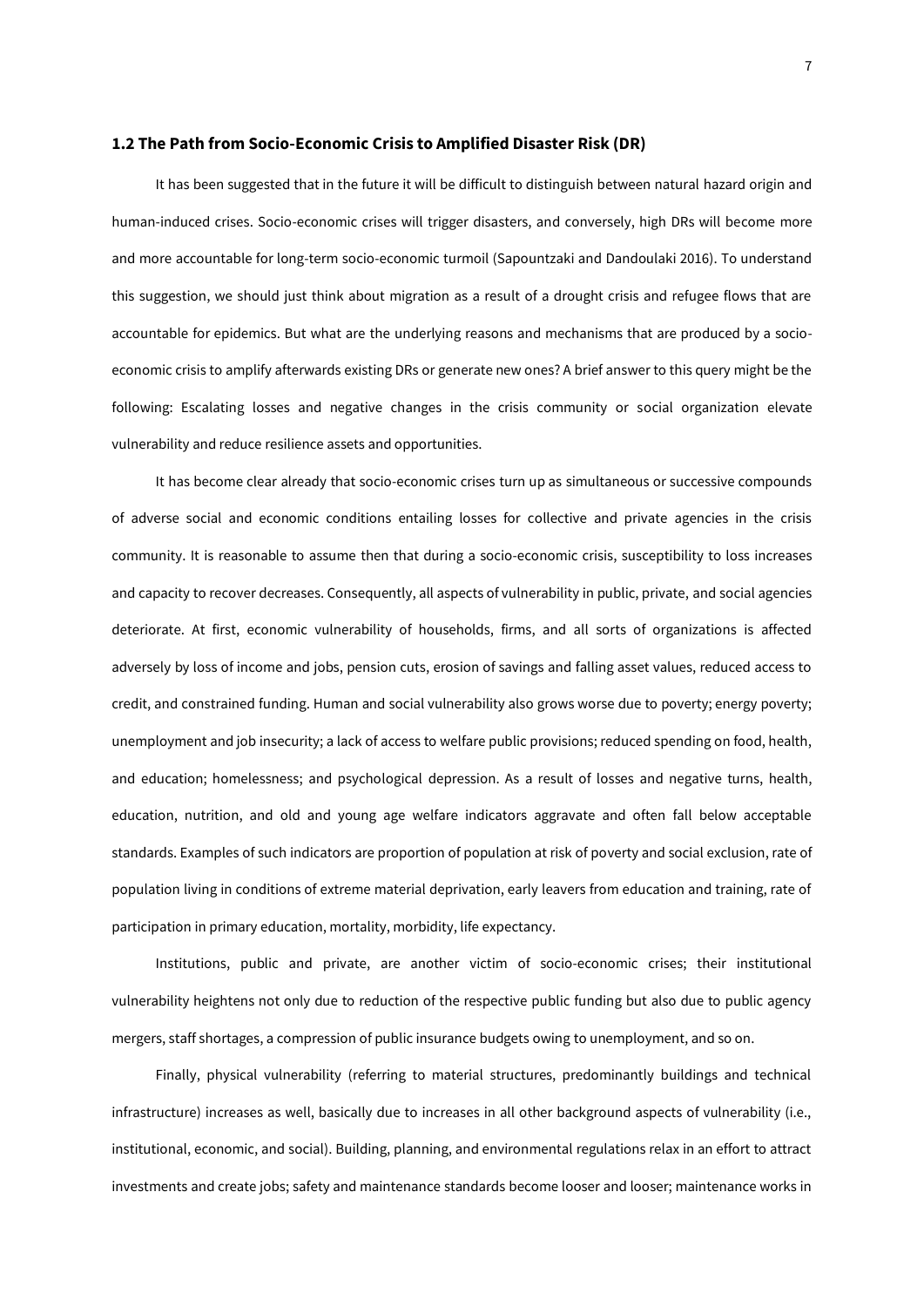the building, transportation, and manufacturing sectors are cancelled or avoided due to shortfall budgets; and environmentally hazardous and technologically unsafe practices are followed in an effort of households, firms, and organizations to cut budgets and reduce costs. Examples of such dangerous practices in an effort to reduce economic vulnerability through increase of physical and health vulnerability are, for instance, moving to cheaper rent but unsafe housing buildings, using polluting wood, and refusing fuel for heating to avoid high energy costs.

The escalation of economic, social, human, institutional, and physical vulnerability translates into even faster escalation of territorial vulnerability due to systemic interrelations. To explain the situation in another way, we may recall the well-known 'Hazards of Place Model of Vulnerability' by Cutter (1996) and Cutter et al. (2003). According to the respective diagram, 'place vulnerability' may skyrocket as a result of increasing both 'biophysical and social vulnerability'.

The worst aspect of vulnerability increase during a socio-economic crisis is that the extra vulnerability principally falls on the already vulnerable because it is these groups that are mostly hit by the socio-economic crisis (see section 1.1). In other words the already poor and vulnerable experience increase of their 'everyday vulnerability' (Lavell 2004) or 'base-level vulnerability' (Watts and Bohle 1993), notions which have been associated with permanent conditions of poor people, i.e. health problems, malnutrition, unemployment, income deficits, illiteracy, social and domestic violence, alcoholism, etc. (Villagrán de León 2006). Therefore, wealth, opportunity, and social welfare injustice aggravated by the crisis gradually leads to vulnerability injustice as well.

Increases in vulnerability in communities under crisis and respective territories leads to higher DR. This may result in an outbreak of disasters, even in the case of low-level hazards, where, moreover, their impacts are unevenly distributed. Finally, increases in human and physical vulnerability and environmental degradation that result from a socio-economic crisis may bring to light new, unprecedented technological, environmental, and biological hazards which can easily turn into disasters.

DRR depend largely on resilience and the critical query here is whether a community having experienced a socio-economic crisis can preserve and keep active resilience potential to face amplified risks. A brief general answer to the query is no, because resilience assets and other prerequisites, if pre-existing, might have been capitalized by the community to overcome the socio-economic crisis. More in particular, redundancy and diversity, which are critical preconditions of resilience, might be lost due to job losses, reduced earnings, an erosion of savings, sales of assets, falling asset values, and reduced access to credit. Other important resilience components such as self-sufficiency and autonomy might also be lost because communities under crisis are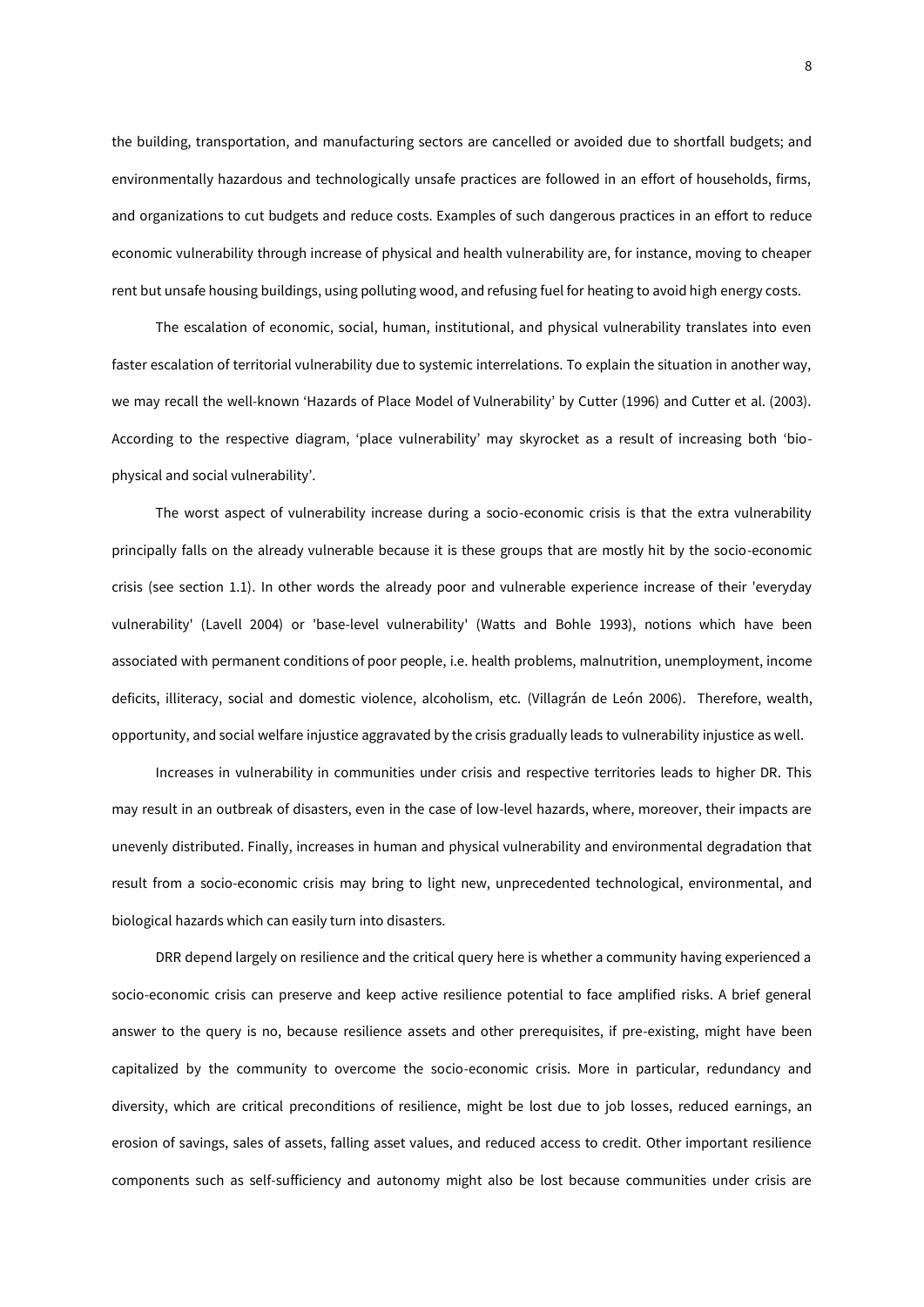usually subject to exogenous control as they are dependent on imported resources and outside lenders. Creativity and innovation show a mixed picture: on one hand they decline because of a lack of economic and other incentives on the other they thrive since crises have been recognized as incubators of innovation (see section 1.1). Networking shows a mixed picture also: some networks dissolve while new ones emerge during the crisis. Finally, flexibility becomes more difficult in times of crisis due to the decline of available assets and opportunities.

Additionally, private adaptations and resilience implemented at the socio-economic crisis stage may transfer vulnerability to the future, other agencies or the wider community further raising DRs (Sapountzaki 2012).

All in all, socio-economic crises seem to amplify pre-existing DRs, produce new ones and weaken the resilience potential of the crisis communities to face them, i.e., the potential for DRR.

#### **1.3 The Path from High-Level DRs to Socio-Economic Crises**

One of the scientific paradigms for the concept of 'disaster' associates disasters with crises as perceived by social anthropologists, i.e. as the collapse of the communication code (the system of meanings) within a community (Lagatec 1988). This paradigm is based also on the work of Rosenthal et al (1989) who suggested that uncertainty which is an important descriptor of the crisis lies also at the heart of the theory of disasters. Even before the above-mentioned authors Quarantelli (1986) had suggested that 'crises' are the wider general category covering disasters as only one type of crisis situations.

A sound distinction of disasters from crises is made by Rosenthal et al. (1994) with their reference to the disaster of a Boeing 747 of the Israeli airline El Al which crashed in Biljmer, a densely populated residential area in Amsterdam in 1992. The cargo plane destroyed 266 apartments in two nine-storey apartment buildings and killed forty-three people. As Frandsen and Johansen (2016) remark the crash disaster offered the empirical basis to Rosenthal et al (1994) to develop their concept of 'crisis after crisis'. Frandsen and Johansen (2016, p. 40) interpreting the work of Rosenthal et al (1994) observe that

'…the event started as (1) a disaster due to the plane crash but it turned into an example of (2) urban crisis management and (3) a 'loose ends' crisis because…it was very difficult to distinguish between the real victims and pseudo-victims, i.e. unregistered migrants who claimed that they lived in the area, although they did not…; in 1996 the crisis turned into (4) a public health issue, since many surviving residents suffered from post-traumatic stress disorder; and lastly following the formation of a 1998 parliamentary commission of inquiry looking into the rights and treatment of the surviving residents the crisis turned into (5) a national political crisis in the Netherlands.'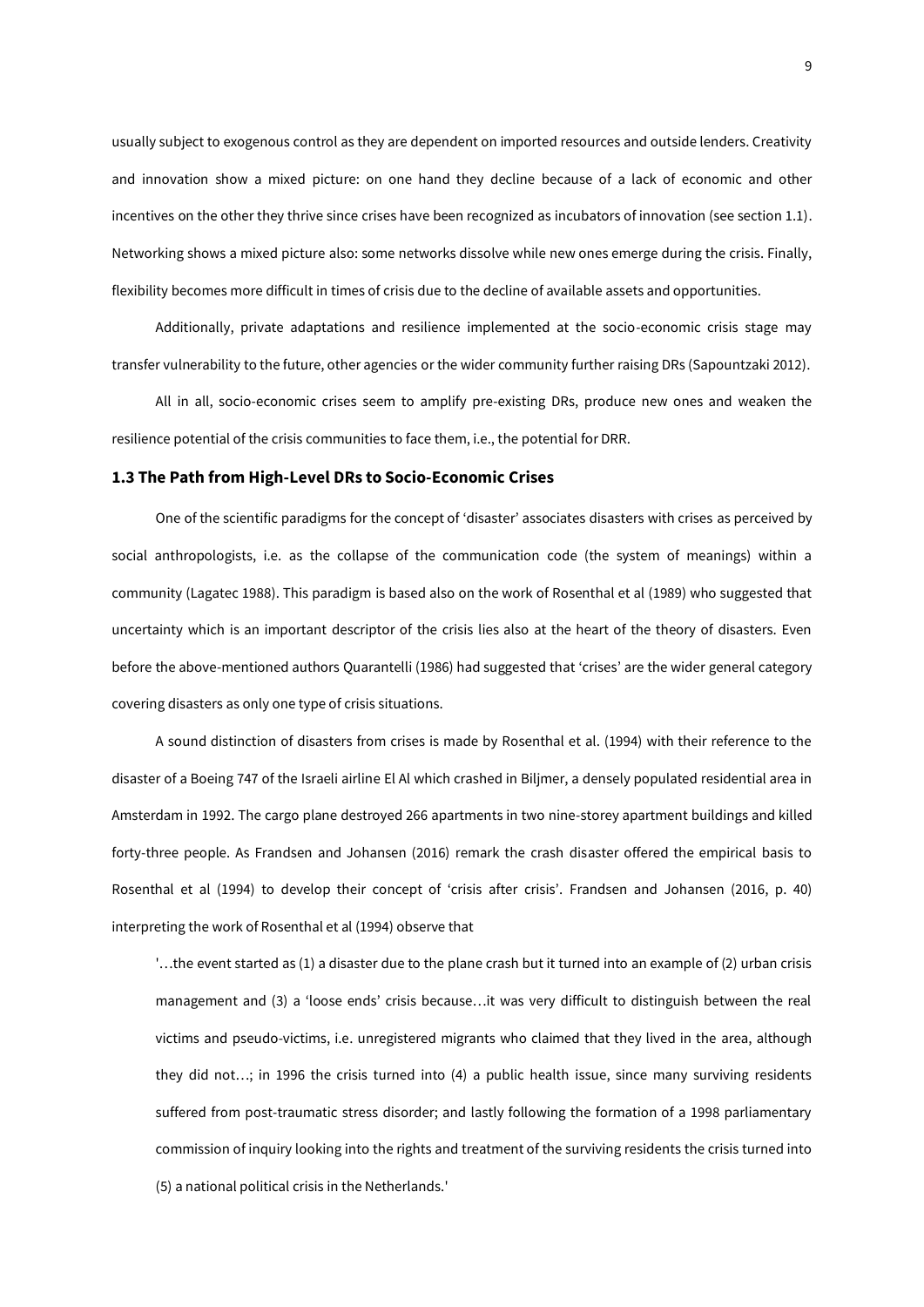Indeed, it is not rare for disasters to be followed by socio-economic and political crises. This is usually the case where, during recovery periods, central governments underestimate social issues and the needs of the homeless and display (while prioritizing the ruling party's recovery needs) large engineering works and/or macroeconomic indicators. This is especially confirmed in the case of developing countries; instructive examples are the cases of post-disaster recovery after the 1985 earthquake in Mexico City and the 1999 landslide in Vargas state, Venezuela (Vale and Campanella 2005). According to the World Bank (2001), disasters such as earthquakes, droughts, floods, and landslides interrupt economic development from time to time and may cause sharp increases in poverty and a decline in the pace of human development. These disasters both hurt poor people in the short-term and eliminate their chance of escaping poverty in the long-term. The triggering factors and the profile of the socio-economic crisis after disasters depend greatly on the type of disaster. Droughts for instance, may result in heavy agricultural losses while leaving infrastructure and productive capacity largely unaffected.

Human and economic losses after disasters that may translate into a socio-economic crisis if not prevented and absorbed by the impacted society, include injuries and temporary or permanent disabilities; displacement of people and losses in human capital; break up of families and social networks; increased poverty, disease, and psychological trauma; losses of fixed capital and inventory; destruction of poor households' physical and social assets; changes in fiscal policies and disruption of social assistance programs; harm to current living standards; and decline of agricultural, manufacturing, and overall GDP (World Bank 2001).

So far, socio-economic crises have been considered in the present section as an after-effect of actual disasters. A further query is whether periods of high DRs, and not actual disasters, might also lead to socioeconomic crises. It seems that this is possible indeed, especially in the case of slow-onset disasters related to critical resource or service scarcity. In such cases, there is no easy way to separate the stage of high DR level from that of actual disaster. In other words, there is an important overlap between the two stages. Indicative is the example of drought.

Drought starts as a meteorological drought; it then becomes sensible as agricultural (when the level of water in reservoirs and underground aquifers lowers rapidly), and only afterwards transforms into socioeconomic drought. This means that there is a serious time lag between appearance of a drought as a hazard (i.e., the high DR stage) and manifestation of its socio-economic impacts (i.e., its development into a disaster). To be more specific, a divergence from the normal quantity and quality of agricultural output or lowering of the level of an aquifer may be important signs for an imminent long-term drought disaster. Insufficient precipitation may lead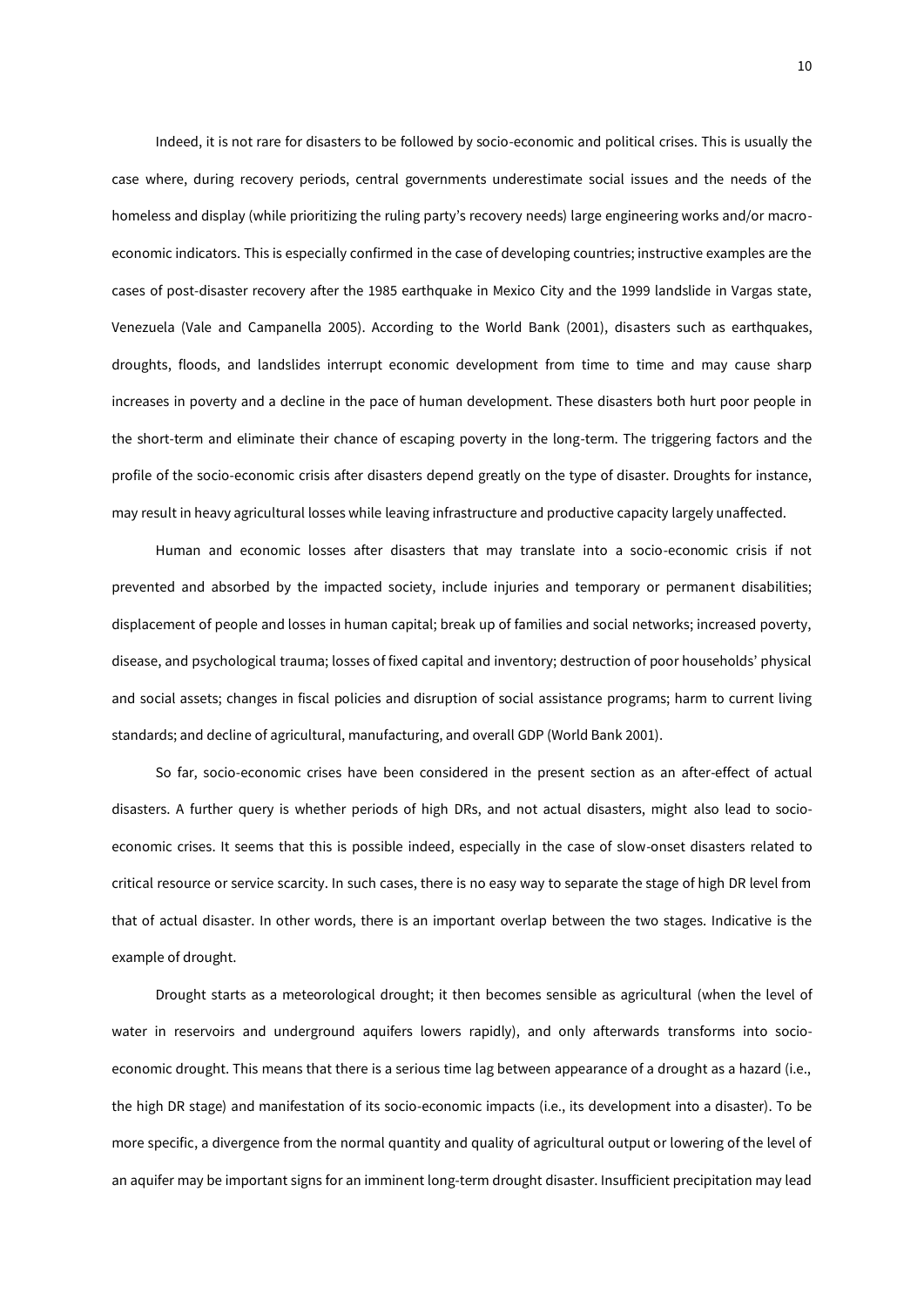to a decrease of soil moisture which is immediately recognizable by farmers, but the effect of this insufficiency on reservoir levels and actual water uses, such as water powered electricity, becomes sensible many months later. Besides, stored water resources are intended for multiple competitive purposes (e.g., irrigation, water power production, flood control, navigation, and recreation), leading to a gradual escalation of conflicts among water users.

It becomes evident that the stage of high drought DR preceding the actual drought disaster is featured by high-risk perception levels and conflicts among multiple agencies attempting to obtain access to water and other scarce resources (e.g., fertile land) for resilience to drought. It is exactly this stage that market speculation upon water and food price rising occur as well as a decline of water-dependent economic sectors (e.g., livestock farming, forestry, fishery, and energy). The repercussions may be unemployment, loss of income and fall of GDP, public health problems, inequalities regarding water accessibility, water users' antagonisms, poverty and migration, disruption of social cohesion, social agitation, and even armed conflicts. The armed conflicts for a sought-after area with water and pastureland have been a real historical problem in East African countries at the local, national, and supra-national level. According to Maystadt and Ecker (2014), the majority of conflicts in Somalia converge around the fertile river basins of Juba and Shabelle, and it is exactly this area in the central and southern part of the country where the guerilla Islamic movement is active.

On top of the socio-economic and sometimes geo-political crisis generated in regions by periods of high drought and desertification DR, a food insecurity crisis may emerge. According to FAO (2001), 'food security is a situation that exists when all people, at all times have physical, social and economic access to sufficient, safe and nutritious food that meets their dietary needs and food preferences for an active and healthy life'. Food insecurity comes up when one of the prerequisites of food security is missing (i.e., food availability, access, stability, or biological utilization) (Gibson 2012; FAO 2001). Food insecurity may be either the cause or the end result of prolonged high drought DR and the socio-economic crisis ensuing; it may also be accountable for the activation or expansion of armed conflicts (Ebi and Bowen 2016).

When food availability decreases, food security changes into food insecurity, the worst scenario of which is famine. Food insecurity may be either temporary or chronic; only the chronic version translates gradually into high human vulnerability to hunger that finally leads to the famine disaster. This means that food insecurity is a crisis and not a disaster, a period of high DR that may lead or may not lead to the famine disaster. In this sense, famine does not hit unexpectedly; there is a considerable time lag between the prediction of famine and its actual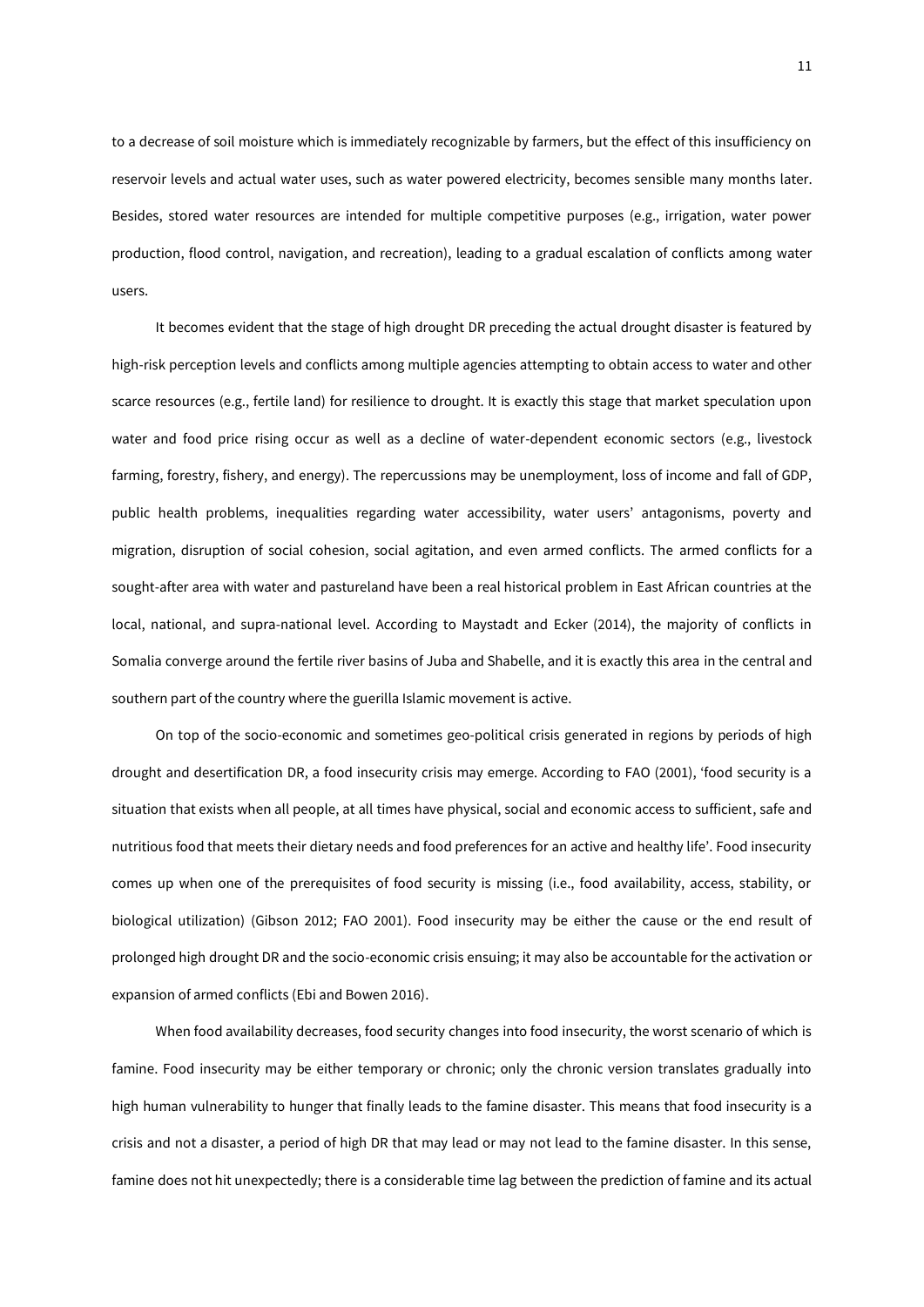manifestation. Hence, during the food insecurity crisis period, famine prevention is possible. Should the famine disaster outbreak, it will confirm its man-made origin, revealing the international society's accountability and/or the making of false decisions in the crisis period (Ayalew 1997).

In conclusion, places and periods featured by high DR of the types that are related to scarcity of basic resources for human life are themselves crisis periods in the sense that critical decisions have to be taken in these periods to avoid/prevent the forthcoming disasters. On top of that, they are incubators of other forms of crisis (e.g., socio-economic, food insecurity, geopolitical, and civil war crisis). We can argue then that territories and communities running periods of high DR, especially when this is recognizable, perceivable, and measurable, will most probably experience consequently multiple crisis situations systemically connected with one another. However painful these situations are, they offer room for intense preventive/preparedness action and the last chance for disaster avoidance. It is much better for the international community and NGOs to organize and put emphasis on their support at this stage of critical decisions rather than on humanitarian assistance in the aftermath.

In the following sections, two country case studies indicate the channels and processes through which a socio-economic crisis turns into high DRs (Greece) and reversely a high DR condition produces a multiple crisis context (Somalia).

# **2. Testing the Theoretical Assumptions**

### **2.1 Greece: From Socio-Economic Crisis to Amplified DRs**

Historically, Greece is exposed to geophysical, meteorological, hydrological, and climate-related hazards, predominantly earthquakes, floods, heat waves, and forest fires. Exposure is higher in the Metropolitan regions of Athens and Thessaloniki due to high concentration within hazard-prone zones of people, economic activity, technical infrastructure, and other valued assets, as well as strong interdependencies among them. Of the exposures mentioned, those related to climate change (CC) hazards are expected to increase in the future (in frequency, duration, and severity), principally exposure to heatwaves, floods, and forest fires. According to Tolika et al. (2008), the Mediterranean basin will experience a much warmer climate in the future, with prolonged heat wave events, lower precipitation, and more frequent and intensive extreme rainfalls (Bank of Greece 2011).

However, the most important factor for DR is vulnerability: human, social, economic, institutional, and physical. Of these forms, what matters mostly is institutional vulnerability because, as Dynes (2006) and Cutter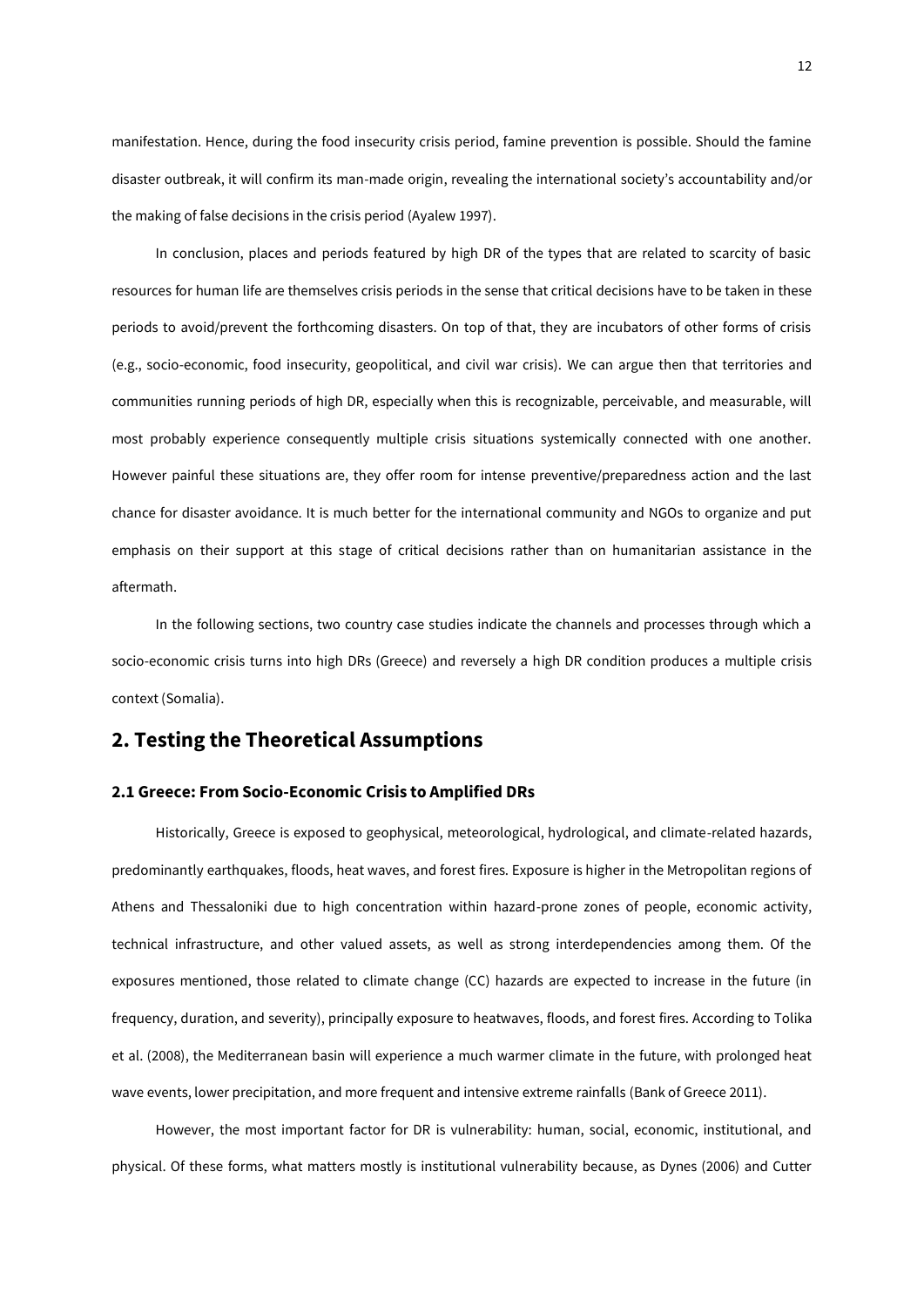(2006) argue, human, social, physical, and economic vulnerability of individuals, groups, and communities to natural hazards depends for the most part on institutional factors. Relevant examples are safety of public facilities, civil protection, and safety of hospitals, fire stations and other critical infrastructure, provisions for security of homes, water, food and work, disaster insurance, and the quality and security of the social welfare system. Beyond institutional factors, several social, economic, and political factors impact not only human, social and economic vulnerabilities but also physical and territorial ones. Such factors are social cohesion and exclusion, income inequality and poverty, household structure, unemployment, low education levels, morbidity and disability, lack of entitlements to access resources, risk information, and risk culture.

During the Greek government debt crisis (i.e., the sovereign debt crisis faced by Greece in the aftermath of the international financial crisis of 2007–2008, and the economic recession that followed [2009–2016]), almost every critical vulnerability factor deteriorated. In the paragraphs following, the evolution of the socio-economic crisis and its chain-impacts on critical vulnerability and resilience factors are presented.

As the great recession of 2007-2008–spread to Europe, the amount of funds lent from the European core countries to peripheral countries like Greece began to decline. Reports in 2009 of Greek fiscal mismanagement and revelations that previous data on government debt levels and deficits had been under-reported by the Greek government increased borrowing costs. Greece, then, could no longer finance its trade and budget deficits at an affordable cost. The Greek Ministry of Finance (2010) listed poor GDP growth, budget compliance, and data credibility as root causes of the financial crisis government debt and deficits. However, causes identified by others included excess government spending, current account deficits, and tax avoidance.

Attempting to face financial crisis, Greece required bailout loans in 2010, 2012, and 2015 from the International Monetary Fund (IMF), the Euro-group, and the European Central Bank, negotiating a 50 percent 'haircut' on debt owed to private banks in 2011. As compensation, the Greek government was forced to adopt 'a series of ambitious multi-year adjustment programs to lower the fiscal deficit and public debt ratio, reduce domestic demand in line with supply capacity and increase supply and competitiveness so as to invigorate investment, exports and private sector growth' (IMF 2013).

The financial turned to socio-economic crisis soon as a result of closure or bankruptcy of businesses; a rapidly falling GDP (recession) and loss of income; rapid increase of unemployment (from below 10% in the period 2005–2009 to around 25% in 2015); an unemployment rate amongst youth around the unprecedented rate of 59 percent (UN/Human Rights 2014); wage and pension cuts; elevation of direct and indirect taxation; an estimated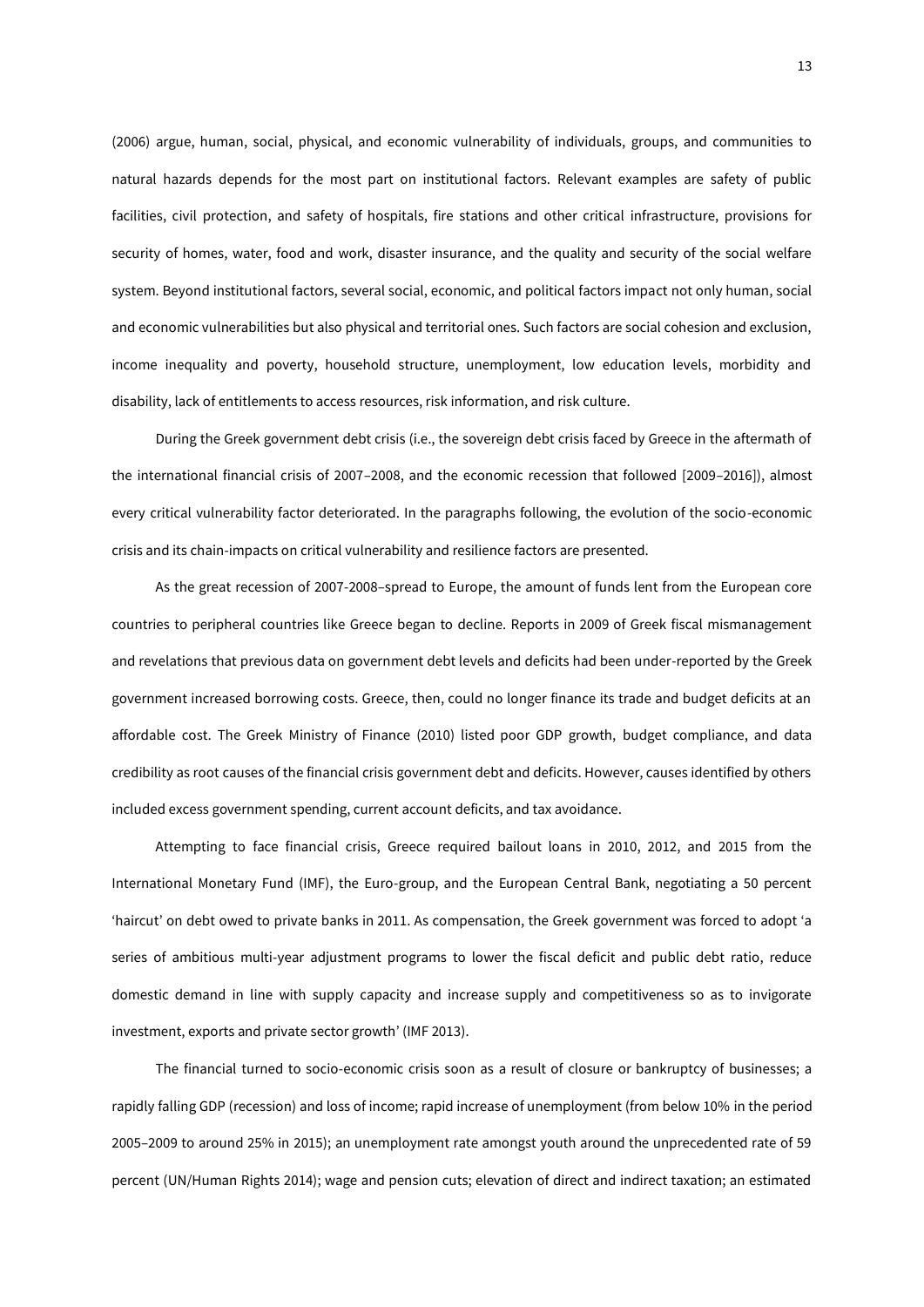44 percent of the population living below the poverty line (Eurostat 2014); shrinkage of social welfare public provisions and social exclusion; and energy poverty, homelessness, forced migration, and high rates of depression.

In the 2014 Report (p. 16) by the UN Independent Expert on Foreign Debt and Human Rights it is clearly stated that 'the prospects of a significant number of Greeks securing an adequate standard of living in line with international human rights standards have been compromised by bailout conditions'. Additionally, the UN Expert warned that more than 10% of the population lives in extreme poverty while Greece remains the only country in the Euro-zone where a comprehensive social assistance scheme serving as a social safety net of last resort is missing.

It goes without saying that the above mentioned turns dramatically deteriorated economic, social, human, and functional vulnerability of individuals, groups, institutions, and communities. Special emphasis should be placed on institutional vulnerability mostly affected by the crisis. Indeed, critical organizations and public agencies for civil protection and risk mitigation lost personnel, funding support, equipment and skills, and part of their overall operational capacity. Their decline has been the result of mergers, budget cuts, and phasing out of public organizations. As an example, forest protection policy institutions experienced cutting of budgets which used to be invested in the past in hiring seasonal fire fighters, procurement, and the maintenance of fire-fighting equipment, the clearance of forest fuels, and the opening of forest road network (Sapountzaki and Chalkias 2014).

The increase in institutional vulnerability had an additional impact on those already worsened by the crisis in terms of their human, social, and physical vulnerability. This is in line with the definition of institutional vulnerability by Parker, Tapsell et al. (2009) as the exposure and vulnerability of individuals, communities, or organizations to the uncontrollable adverse consequences of another organization's critical shortcomings.

Not only vulnerability but also resilience dynamics amplified DR in the course of the Greek crisis. Resilience and adjustments of people, groups, and institutions to the socio-economic crisis impacted on the levels of exposure and vulnerability to natural and human-induced hazards, and their allocation in time and space. Some examples of these dynamics are (Sapountzaki and Chalkias 2014)

- households increasing their exposure and vulnerability to health risks by changing food consumption and patterns of appealing to medical care services;
- households increasing their housing vulnerability by moving to cheaper housing accommodations (of lower maintenance and building quality standards) in an effort to cut household budgets;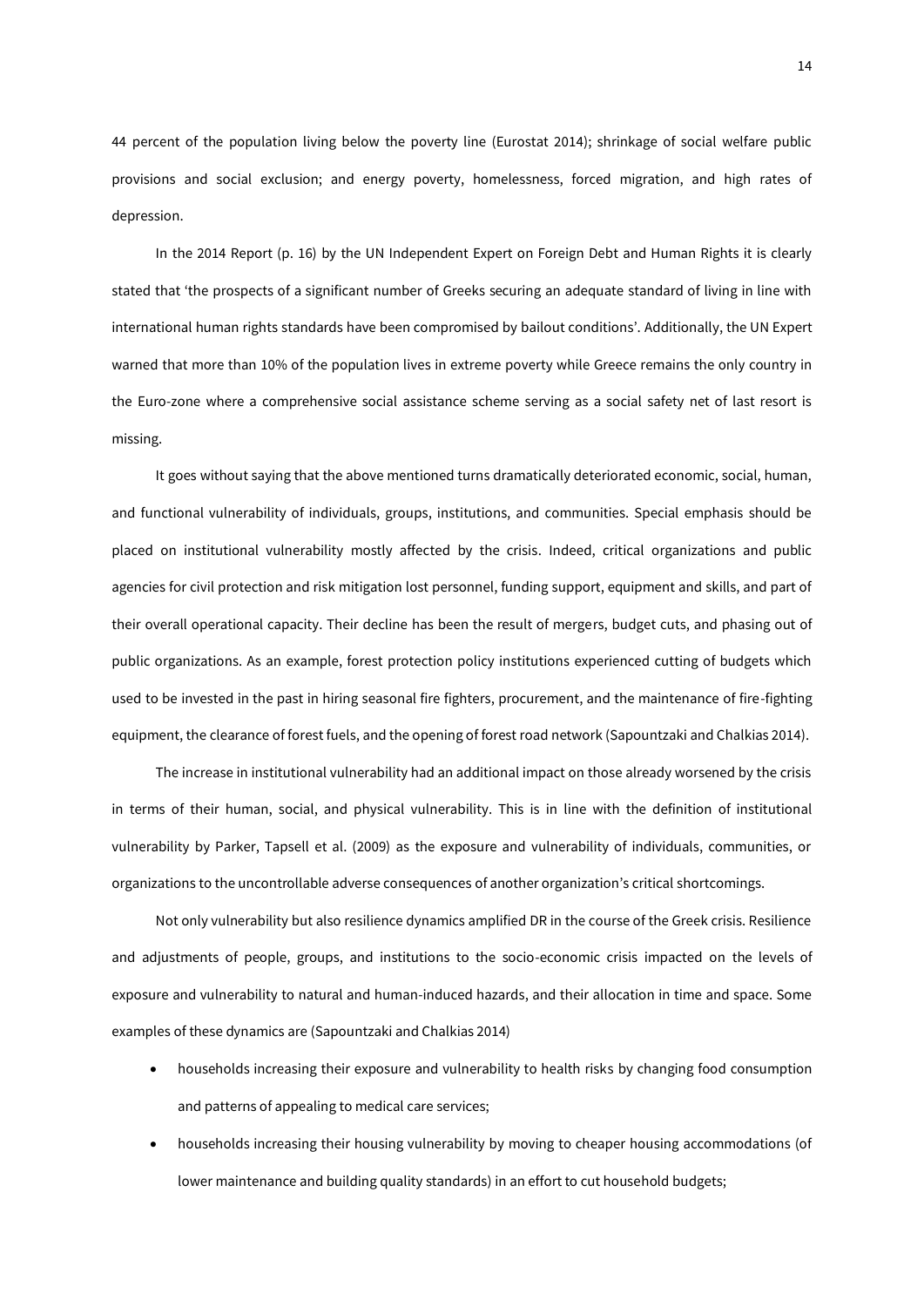- businesses and households transferring vulnerability to the future by rearranging their housing or business loan repayment period;
- manufacturing, retail, and wholesale businesses transferring vulnerability to customers and consumers by turning to cheaper raw materials and low-quality goods and services to cut their costs;
- planning and other regulatory institutions aggravating building, housing, and territorial vulnerability by relaxing building, planning, and environmental regulations and safety standards to facilitate investment and create jobs;
- regional and local authorities, landed property owners heightening also housing and territorial vulnerability by avoiding maintenance costs in the building, transportation, and manufacturing sectors;
- low-income, already vulnerable groups increasing their and others' vulnerability to technological and environmental hazards by turning to practices technologically unsafe and environmentally unfriendly (e.g., wood-burning stoves).

Heightened vulnerability and expanded exposure in Greece translated soon into extremely high levels of DRs and frequent outbreak of unprecedented disasters. The most outstanding examples are the floods of November 2017 in Mandra, West Attica claiming twenty-four lives and the deadly forest fires of July 2018 in East Attica claiming almost 100 lives. The report on the provisional findings of the investigation of the first disaster by the Inspector General of Public Administration reads (*Kathimerini* 2017) as follows:

'Surely, the extremely intensive precipitation, limited spatial spread of the rainfall, the steep slopes of the surrounding mountains combined with the covered stream network, encroachments by building developers and forest cover extinction are conditions accountable for the tragedy in West Attica. However, the causes of the disaster should not be sought solely in the geomorphology of the area but primarily on societal and institutional factors. Exposure and vulnerability of the West Attica area had been known already since 2012, when it was recorded as a zone of high level flood risk (Directive 2007/60/EC). Nevertheless the area remained unfortified. Flood protection projects have been in place for years but the construction works have not started yet…and while the institutions responsible have been aware of the flood risk in the area they used to grant building permits for underground building spaces and allow for their residential use… debris clearing in torrents has not been carried out periodically and their encroachment has been tacitly allowed by planning institutions.'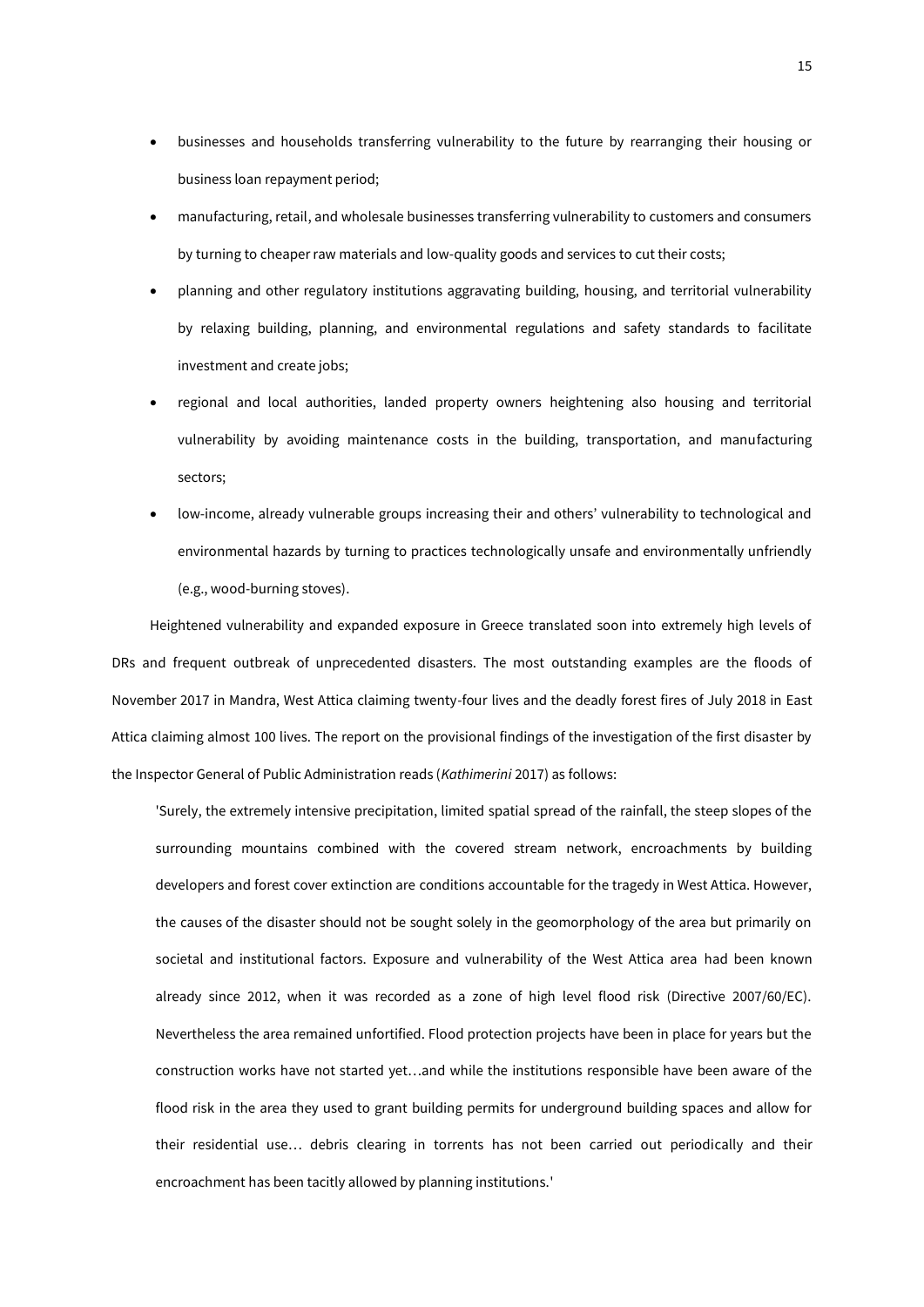Regarding the second disaster of forest fires in East Attica in July 2018, the notice from the prosecutor's office is still pending, but there are provisional findings by the team of the post-graduate course 'Environmental, Disaster and Crisis Management Strategies' of the Department of Geology and Geo-environment at the Kapodistrian University of Athens (Lekkas et al. 2018):

'The disaster in Mati settlement was a typical case of a wildland-urban interface fire that spread as an active crown fire…Strong west winds with velocity exceeding 90 km/h locally and their interaction with topography played a crucial role to the rapid downslope spread of the fire front…People who happened to be near the cost at the time were informed about the rapidly approaching fire not in the form of early warning by some authority but by people evacuating the uphill part of Mati settlement. Urban Planning (or rather the lack of it) in the area functioned as a trap for the evacuating population (i.e. lack of refuge areas, narrow streets, numerous dead ends, long building blocks)…Structural vulnerability of buildings (e.g. wooden or plastic open windows, surrounding spaces with dead biomass) has been accountable for the large number of totally destructed buildings… Finally, the escape attempt was not an organized evacuation procedure. This resulted in a traffic jam caused by people trying to flee the area in panic.'

All above findings evidence amplified institutional, physical, social, and economic vulnerability and low resilience owing, at least partly, to the socio-economic crisis. They are also indications of fading DR perceptions due to the public attention and action priorities turned to the problems of socio-economic crisis.

### **2.2 Somalia: From High Drought DR to Socio-Economic and Other Crisis**

The climate category of Somalia (BWh and BSh) according to the well-known climatological map by Köppen<sup>2</sup> is the same as in the case of desert Sahara or the deserts of Australia (i.e. hot, desert, arid or semi-arid climate). In some way, geography has been unfair to Somalia since it has been constantly exposed to high drought DR contrary to the countries of the same northern tropical zone that enjoy a wetter climate. Somalia's high exposure to drought is also evidenced in the history of actual catastrophic drought events which alternate with normal periods of exposure to high drought DR however. According to table 1, the country has experienced at

.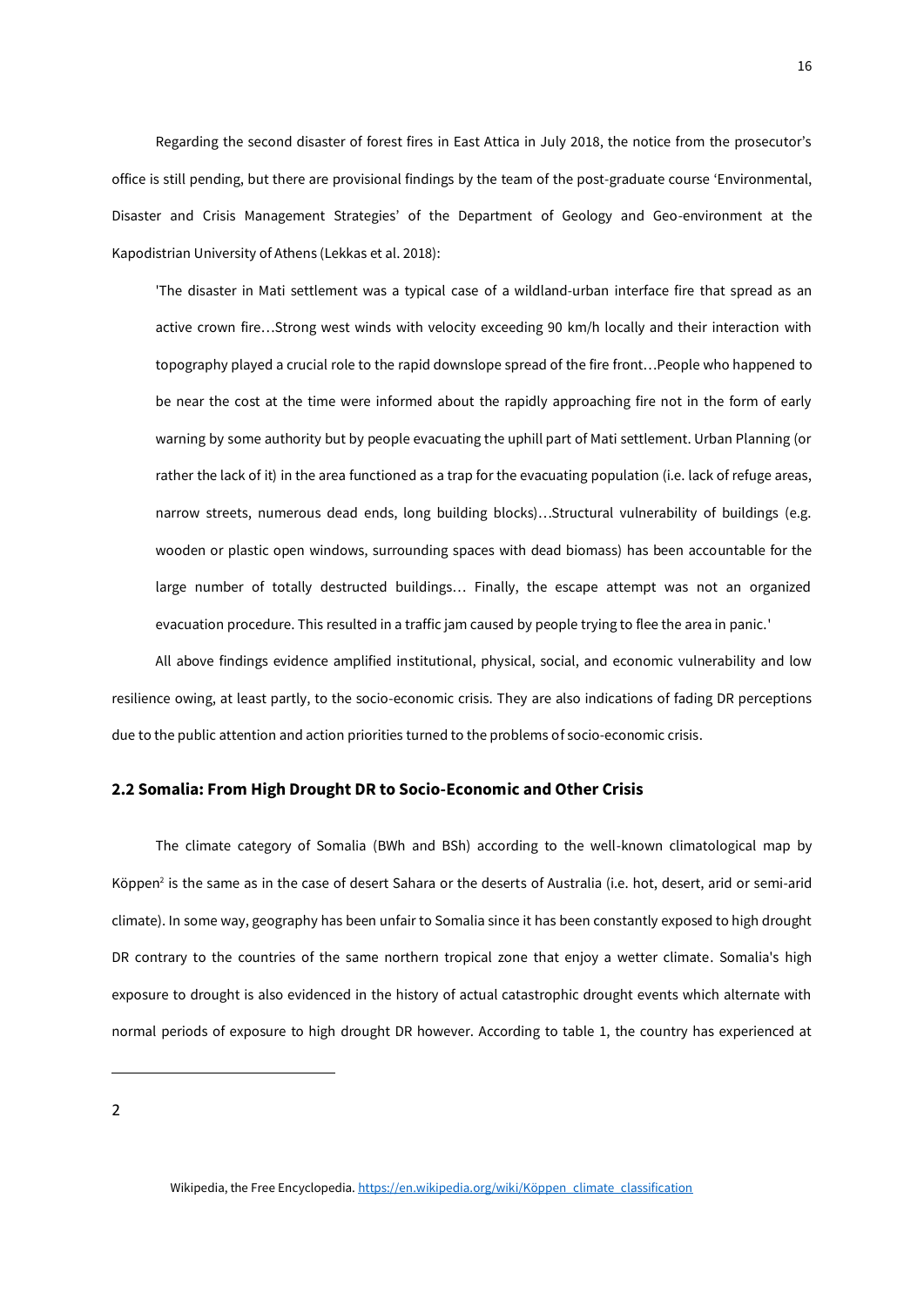least sixteen severe drought episodes that caused many losses among the population, as well as other socioeconomic impacts.

Exposure of population and agro-pastoral production to drought is not equally distributed across the country. A small part of the country in the west enjoys moderate drought conditions; on the contrary, an extensive area in the north-east suffers extreme drought conditions jeopardizing livestock-breeding (goats and sheep) (i.e., the basic economic activity of the area [Map 1]).

**Table 1: The recent history of catastrophic drought events in Somalia. Source: Mutua and Balint, 2009; Masih et al, 2014; Al Jazeera, 2017; Carty, 2017; Adamopoulos, 2018**

**Map 1: Drought Conditions in Somalia, January 2017.** Source: FAO-SWALIM, 2017

| Date of<br><b>Drought Onset</b> | <b>Number of</b><br><b>People Affected</b> |
|---------------------------------|--------------------------------------------|
| 12/1964                         | 700000                                     |
| 1969                            | 30000                                      |
| 12/1974                         | 230000                                     |
| 1980                            | No data                                    |
| 1983                            | No data                                    |
| 4/1987                          | 500000                                     |
| 1988                            | 53500                                      |
| 1/2000                          | 1200000                                    |
| 6/2001                          | 1100000                                    |
| 12/2001                         | 500000                                     |
| 1/2004                          | 200000                                     |
| 2005                            | No data                                    |
| 2008                            | No data                                    |
| 2010                            | 260000 life losses                         |
| 2012                            | alone for both<br>years                    |
| 2017-July 2018                  | No data                                    |

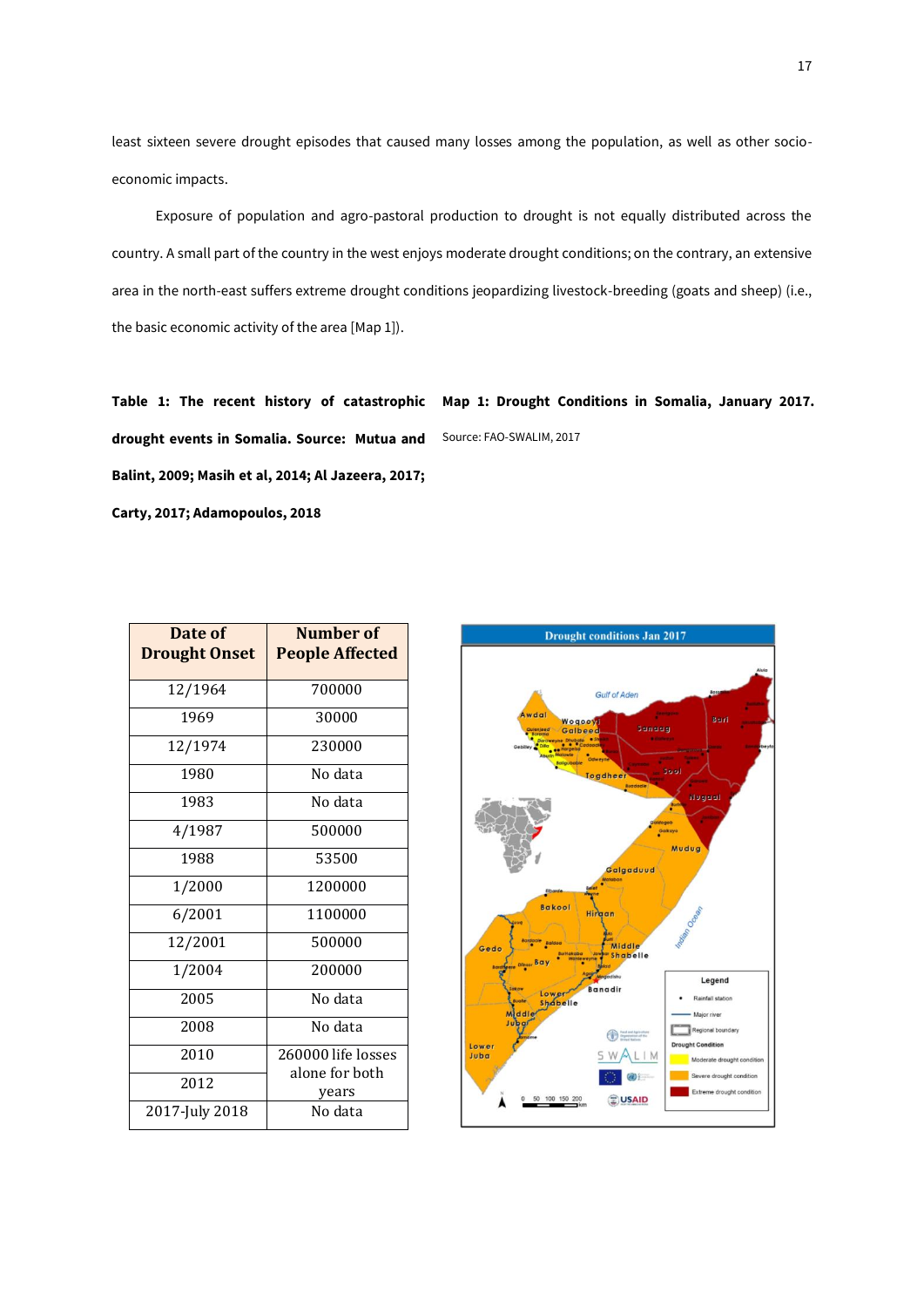In any case, the majority of the country's territories are exposed to high drought DR and so are most parts of agropastoral activities. Livestock, including camels and bovine animals, and cultivations of sorghum, corn, and beans are located within high-drought risk zones. The fertile river basins of Juba and Shabelle are also located within these zones and their contribution is fundamental not only for the basic life necessities of the population but also for economic activity, since it is in this area that most part of exportable agricultural goods are produced. The basin sustains a wide variety of crops that are supported not only by rainfalls but also by natural water sources such as rivers, marshes, underground aquifers, and natural surface reservoirs. Natural vegetation such as forests, bushes, meadows, and pastures allows farmers to keep animals without being forced to follow a nomadic existence.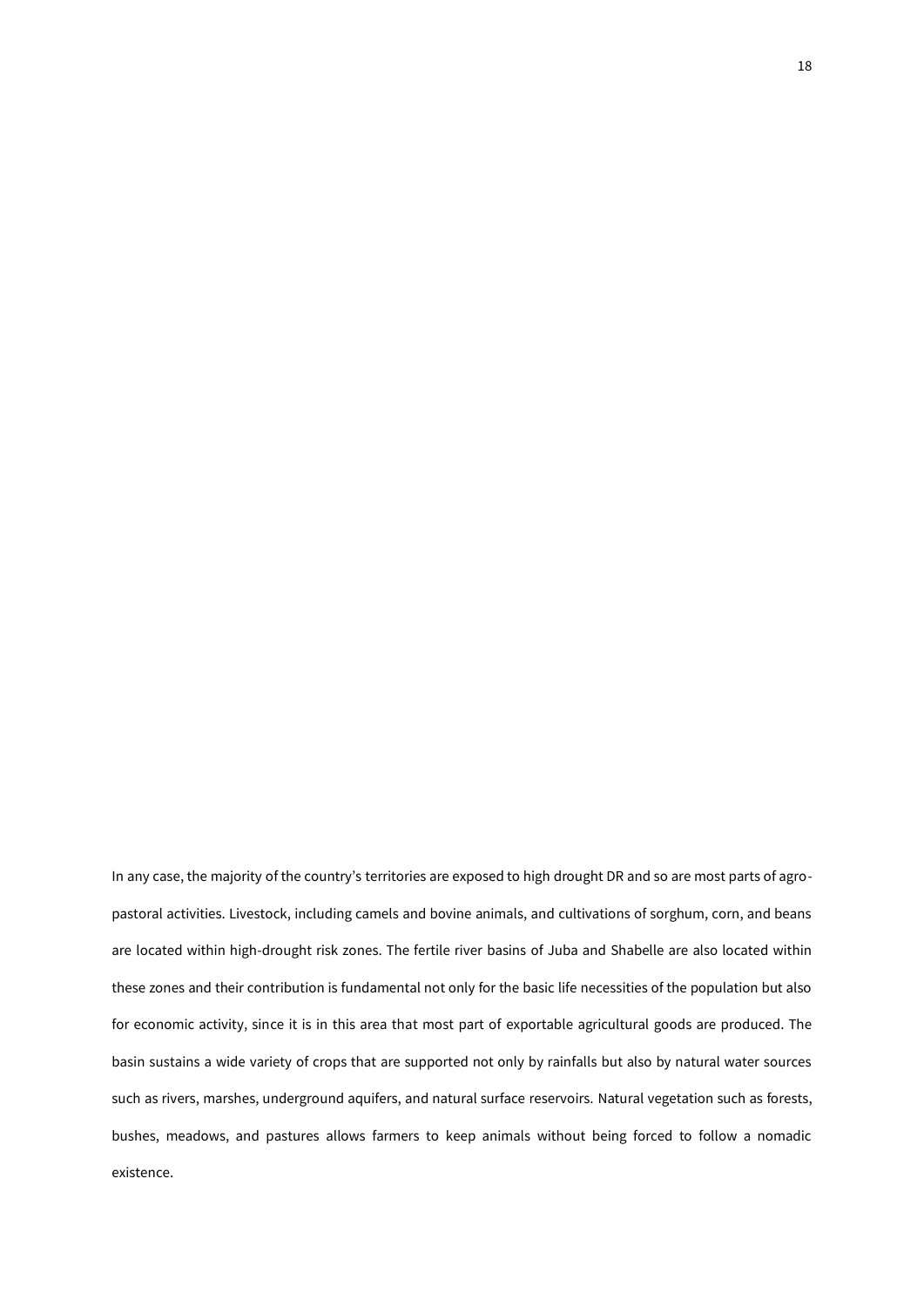Since February 2017, Somalia has been faced with an unprecedented drought, and Somalia's Prime Minister declared the country in a condition of national disaster. Almost half of the population has been seeking urgent food aid, and the fears of a new famine have been constantly growing (*Al Jazeera* 2017). For the people in East Africa, this drought could be worse than the drought of the period 2010–2011 when it claimed more than 260,000 human lives. However, joint efforts by the Somali Government and local and international partners in 2017 averted another famine. Nevertheless, by the end of 2017, 6.2 million people were in need of humanitarian assistance and over 1 million people internally displaced (UNDP 2018).

The time periods in-between drought disasters are periods of high drought DR. They are featured by meteorological drought, fluctuations of rainfalls (in terms of frequency and season of occurrence) and increased temperatures, the first signs of reduction of agricultural production jeopardizing food availability, fears of famine, and high drought DR perceptions. Extreme climate conditions make difficult the preservation, storage, transportation, and distribution of food and other basic goods. These conditions cause an increase of prices of basic goods, making them almost inaccessible to the population as a result of lowered purchasing power owing to income losses associated with bad harvests. Nutrition then becomes insufficient, vulnerability of the population to disease and epidemics increases, and a famine crisis is considered imminent (Adamopoulos 2018).

During the food crisis of 2017, the prices of local food have increased rapidly, and poor households (including those who have been forced to move away from home) have not had access to essentials for living. It has been estimated that in June 2017, 6.7 million people (more than half of the population) was suffering from food crisis (FAO 2017). This was partly due to doubled prices of raw cereals (compared to previous-year prices) in the principal markets of central and south Somalia in January 2017. Additionally, the labour value collapsed, and thousands of people migrated (OCHA 2017). This has been indeed a socio-economic and humanitarian crisis that emerged after meteorological drought which signified a period of high probability for a drought disaster to follow (i.e., socio-economic drought and/or famine). This stage preceding drought disaster (which might or might not actually happen) features heightened risk perceptions among the population and a series of adjustments and resilience practices aimed at crisis management (Maxwell et al. 2016; Le Sage and Majid 2002; Adamopoulos 2018):

- Population groups move constantly with their animals;
- they make temporary movements to urban areas for temporary job searching;
- they take advantage of whatever opportunity (including humanitarian aid);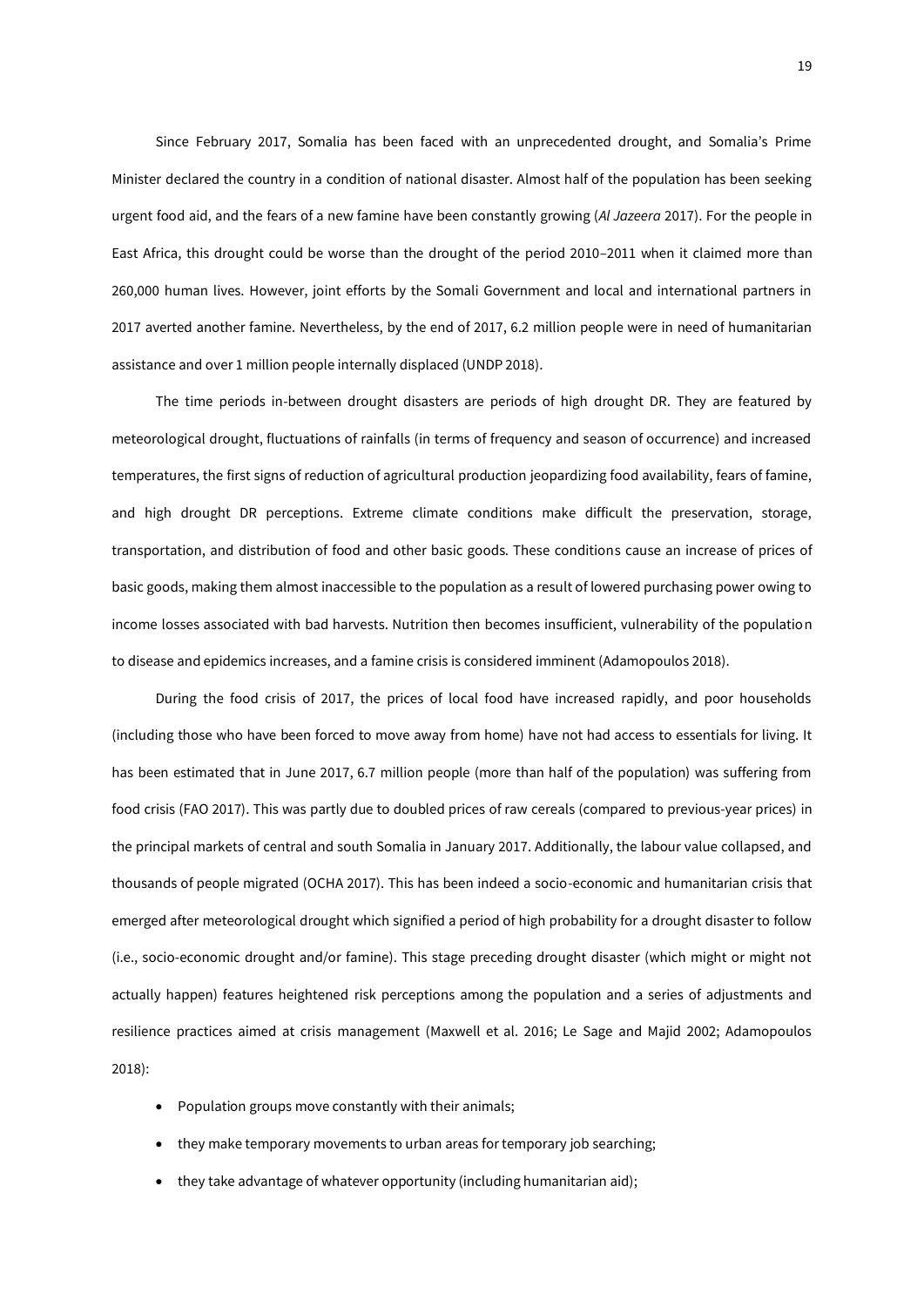- they migrate as a last resort solution;
- they share their food with their animals;
- they buy water for their animals;
- in the case of migration, someone stays behind to protect the land and land ownership;
- they sell animals and other private property;
- they mortgage their land;
- they put their farmland up for rent, particularly in the riverine areas;
- they change their diet and nutritional habits;
- they exploit natural resources (such as wood for fuel) as much as possible;
- they adopt strategies for fair distribution of food;
- their households split in parts to minimize consumption and maximize resource acquisition;
- they borrow money or utilize their savings;
- they go begging, break the law, or prostitute themselves.

The above adjustments help the exposed population survive the drought, but on the other hand they might deepen the socio-economic crisis and generate environmental and geopolitical consequences. The already poor become poorer, illegality and corruption prevails, and competition for meagre resources (water and grassland) leads to severe conflicts at the local, national, and supra-national level. In periods of high drought DR, movements of nomadic herdsmen for water and grazing land increase, and different factions of them claim the same eligible area. Conflicts between these factions are usually resolved by their aged leaders according to traditional rules. However, high drought DR conditions make negotiations even more difficult. Conflicts also arise between livestock breeders or traders and farmers cultivating land for food.

In central and south Somalia, where climatic conditions favour banana tree and citrus fruit cultivations, the leaders of several factions activate their families to obtain control over these economically beneficial areas. In some cases, they aggressively displace indigenous populations in the valleys of Juba and Shabelle rivers in an effort to establish a new relationship between land owners and tenants (Adamopoulos 2018). Historically, the availability of light weapons was necessary for fertile land owners to protect themselves from pastoral tribes that invaded their areas. Proliferation of weapons gradually drove armed conflicts to take over and expand at the national level. The problem is that communities exposed to drought develop a collective sense of marginalization and disdain; consequently, they organize armed groups of guerrillas to fight against central government in order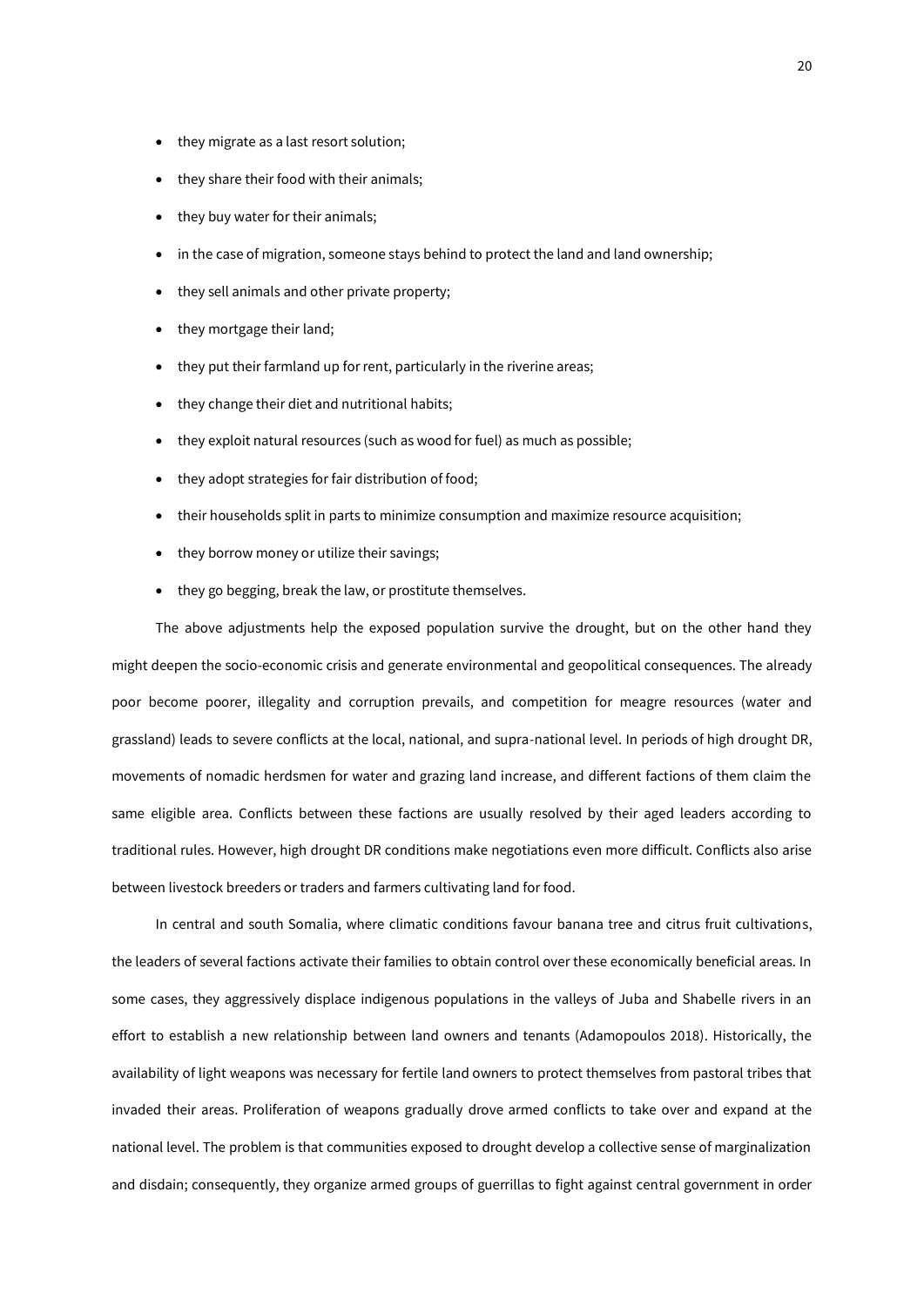to express their disappointment (Mutua and Balint 2009; Adamopoulos 2018). Though this sounds like a mechanistic approach, it has been estimated, however, that temperature increases of 1°C raises the probability of armed conflict in sub-Saharan African countries by 4.5 percent in the same year and 0.9 percent in the year to follow (Maystadt and Ecker 2014).

Conflicts are not limited to those inside the country. A serious and continuous conflict between Somalia and Ethiopia has lasted for more than fifty years, and it is widely known as the 'cross-border conflict'. This has turned into war from time to time (1964, 1977, 1982, 1998, 2006), and it is basically driven by economic interests and the efforts of either side to control the limited resilience resources (such as wells and pasture lands). Somalians have always been anxious and insecure regarding the degradation of their two basic water resources, the Juba and Shabelle rivers, because upstream areas are situated in the Ethiopian territory (map 1). Hence, high drought DR and desertification are the root cause of cross-border conflicts; though the two countries put forward other reasons, such as nationalist disputes or religious differences (Kendie 2007; Adamopoulos 2018).

In conclusion, high drought DR is a major cause of socio-economic crisis at the local, national, and supranational level up to the extreme point of armed conflicts, civil war, and cross-border instability. High drought risk perceptions and consequent social struggles for resilience assets to face the imminent disaster lie at the roots of such crises. The resilience dynamics that are developed in the above crisis conditions deprive large parts of the population of their limited resilience assets and make the already vulnerable even more vulnerable. Shouldn't these crises be considered as turning points for taking decisions on imminent disaster prevention and/or fair reallocation of resilience assets, the drought disaster will become an unavoidable fatality for thousands of vulnerable and non-resilient Somalis.

# **3. Conclusions and the Necessity of Risk Observatories**

While socio-economic crises have been acknowledged as the aftereffect of disasters, their effect on Disaster Risk dynamics and the actual manifestation of disasters has not been recognized yet.

Regardless of their origin, socio-economic crises involve vulnerability and resilience dynamics. Socioeconomic crisis may be either a precursor/cause of high DR situations or the consequence of the latter. If the origin of the socio-economic crisis of a society is a financial crisis, it soon translates to higher vulnerability (economic, social, institutional and territorial), lower DR perceptions, and lower resilience. If exposure to high DR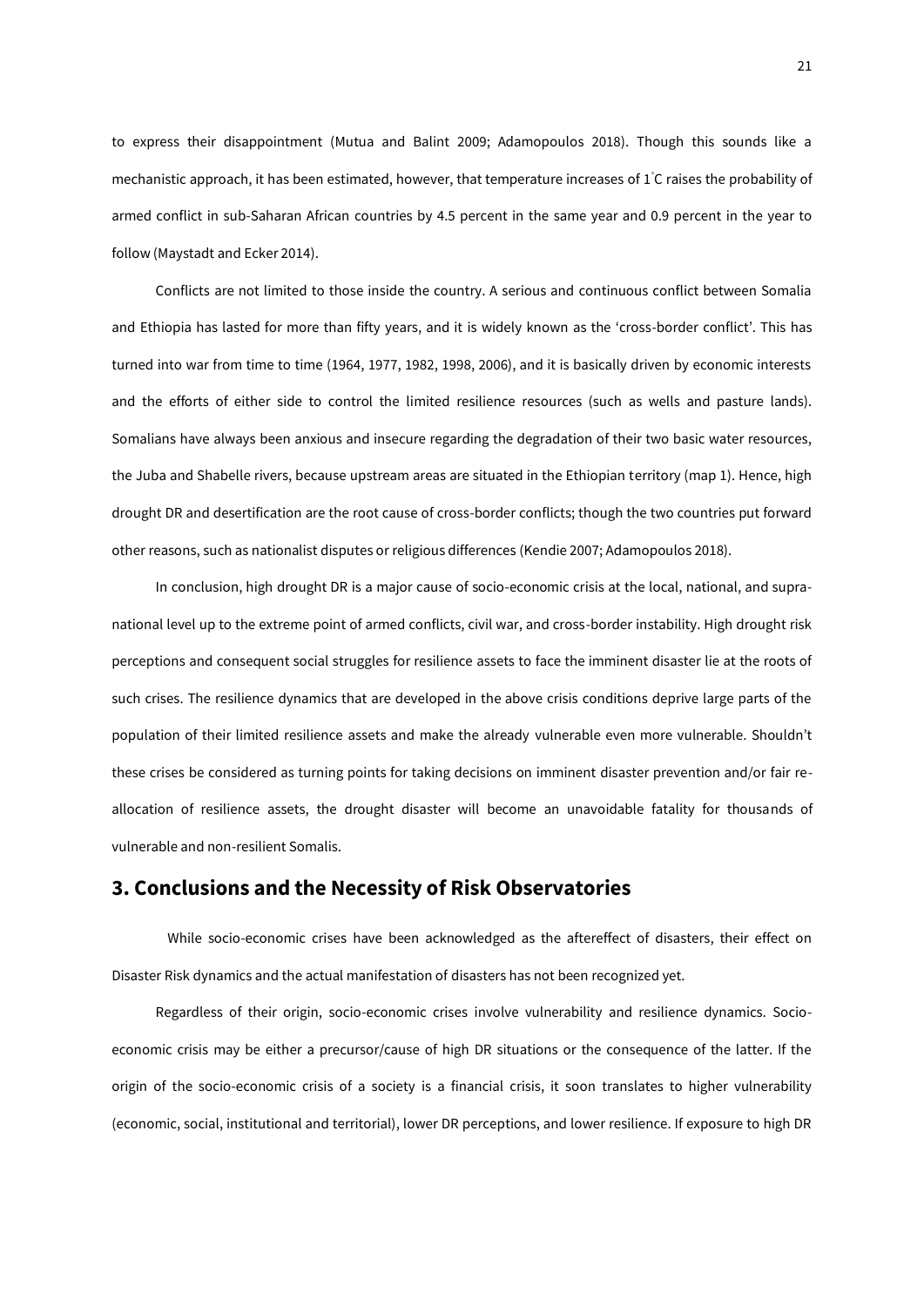is the origin of a society's socio-economic crisis, it has actually resulted from high DR perceptions, social competition, and even social struggles for higher resilience.

The Greece case study indicated that socio-economic crises of financial origin cause expansion and the increase of all forms of vulnerability in private, public, and social agencies. The potential for actual disaster manifestation, even in the case of low-level hazards, rises rapidly, especially due to territorial vulnerability increasing faster than other vulnerable aspects (human, social, economic, institutional, physical) because of its systemic connection to each of them. While DR escalates, the potential for DRR lowers due to the gradual exhaustion of resilience potential, especially since the respective community is prioritizing overcoming the socioeconomic crisis.

The case of Somalia indicated that the first stages of slow onset disasters, especially drought, are stages of high DR featured by signs of the upcoming catastrophe. In the case of drought, this is the stage of meteorological drought that may or may not drive socio-economic drought and consequently drought disasters, even famine. This preliminary stage is characterized by high-risk perceptions amongst the exposed population and hence conflicts with the limited resilience assets. Evidently, these conflicts are incubators of multiple crises (socioeconomic, political, civil war, geopolitical) at all relevant levels (local, regional, national, supra-national). It should not go without saying that the crisis for control of the resilience to drought assets usually turns to the disadvantage and deterioration of conditions of the most vulnerable and least resilient, who are going to suffer most of the disaster's impacts.

The two case studies indicated that both low- and high-risk perceptions may adversely affect the capacity for DRR. In the first case, resilience to DR is depleted; in the second, high-risk perceptions result in a high demand for resilience, crises, and unfair reallocation of resilience assets, leading to a magnified catastrophe. Therefore, risk perceptions are a key issue for DR and DRR; however, very high and very low DR perceptions are equally problematic.

Socio-economic crisis periods, either as precursors or after-effects of high DR conditions are critical for DR mitigation and avoidance of actual disasters or reduction of their impact. No matter how painful these periods are, they offer the last opportunity for DRR. This is in line with the definition of crisis as a turning point of a social organization where important decisions have to be taken to avoid its collapse.

There are three basic messages out of the case studies. First, the transition from a crisis to high DR and an actual disaster (and vice versa) depends on vulnerability and resilience dynamics; DRR policies should address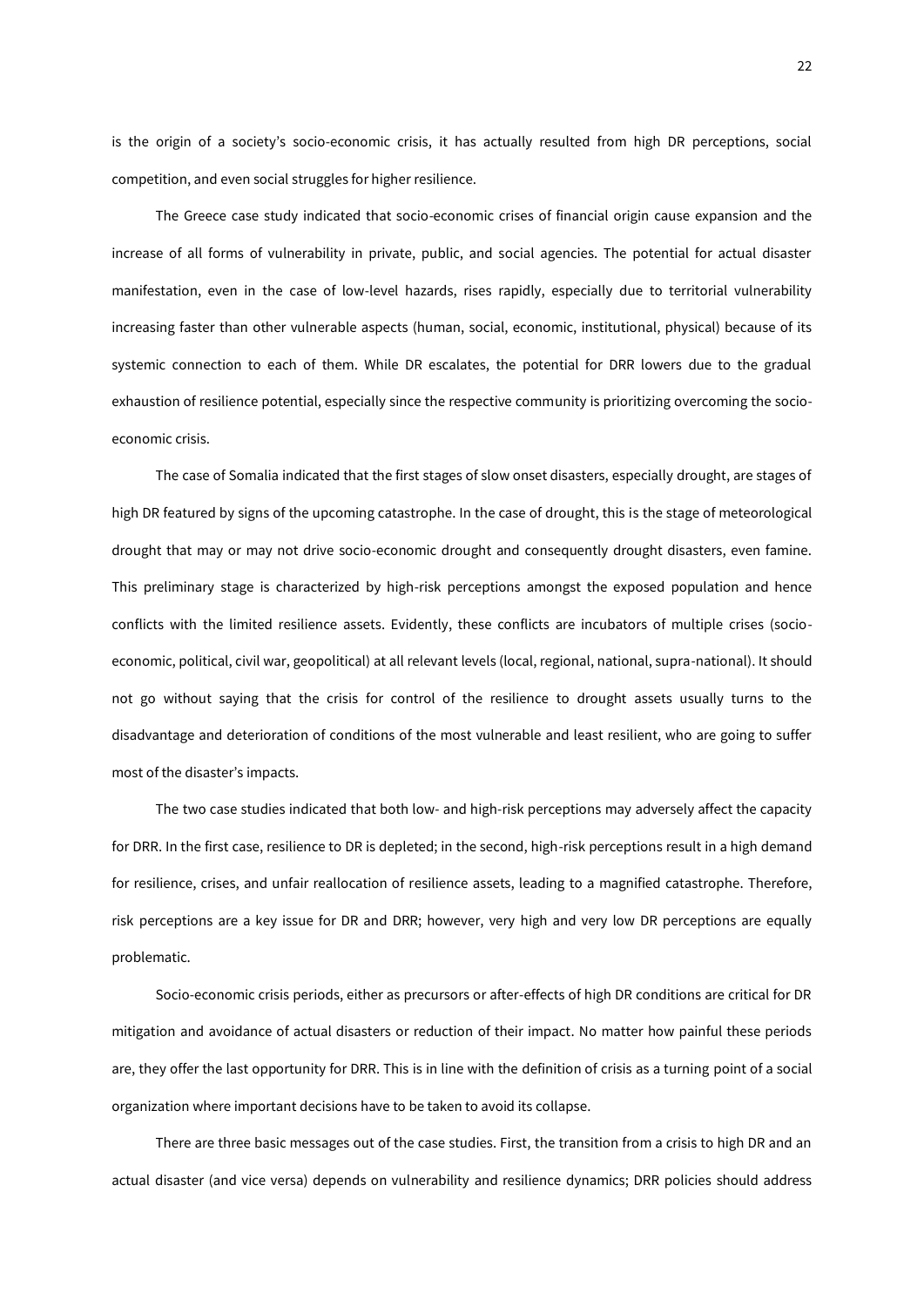and control these dynamics as soon as they are detected in the crisis period. Second, policies targeting a financial and socio-economic crisis should not be separated from DRR policies; anti-crisis measures and DRR policies should rather formulate a comprehensive and integrated policy package. Third, DRR policies overlooking risk perceptions are doomed to failure.

DRR policies in crisis periods should turn special attention to resilience and the holders of resilience assets. Only those who can be resilient (private agencies, social groups, or public institutions) are in a position to reallocate/redistribute vulnerability and exposure to DRs. DRR policy makers should bear in mind then that it is both possible for resilience to contribute to and/or undermine social justice, should the latter be considered in terms of distribution of risk and vulnerability. The establishment of multi-risk observatories in crisis periods and territories, to focus basically on vulnerability to hazards and resilience dynamics – and be based on the model of urban sustainability audits and environmental monitoring systems – might be useful for policy makers to monitor fluctuations of vulnerability; the impact on technological, environmental, and other risks; and any violation of human rights to safety.

To date the only Risk Observatories established at the national and supra-national level are (a) those monitoring, collecting and building information on single and multiple natural hazards (e.g. the French National Observatory of Natural Hazards -ONRN) and (b) centres monitoring epidemiological risks, or risks in occupational health and safety. However, these do not cover exposure, vulnerability, resilience and DR dynamics at the local/regional level, especially when these dynamics are strengthened as a result of socio-economic crisis conditions. It has been already evident that during crises new hazards emerge (principally manmade) and disaster occurrence becomes a greater probability owing to higher levels of vulnerability (usually unobservable and unperceivable) and lower levels of resilience. The worst aspect of this interaction between crises and incidental realization or outbreak of accidents, catastrophes and losses here and there, imply short- or long-term violation of human rights.

If adopted and established, Risk Observatories at regional or local level should serve three interrelated goals: (a) to produce information on escalating or newly appearing DRs in the region or locality, owing to vulnerability and resilience dynamics in certain sections/areas of the community/territory especially in crisis periods; (b) to correct overly high or low risk perceptions in crisis periods and establish a level of awareness commensurate with existing DR levels and (c) safeguard human rights relevant to safety and coverage of basic needs, and prevent their scattered, periodical violation, which is common in periods of socio-economic crisis and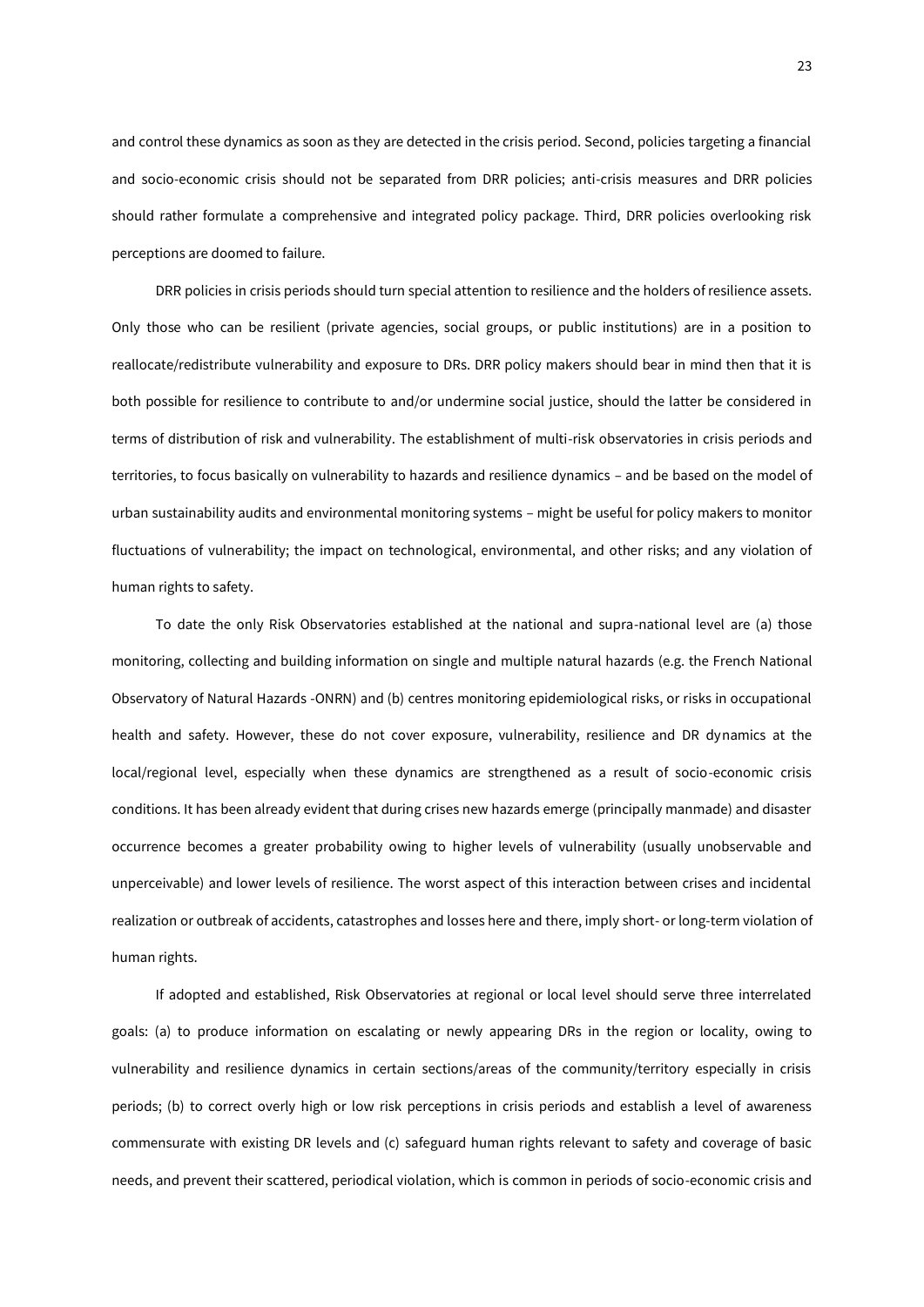high DRs. Such Risk Observatories, that support the above goals and integrate social protection with DRR, represent a deviation from traditional approaches considering different but interconnected shocks (e.g. economic crises and disasters) individually (see also UN/ESCAP 2013). They are supposed to perform the following functions:

- $\circ$  Collect data on losses caused by the socio-economic crisis those that increase everyday vulnerability, violate human rights or impede satisfaction of basic needs. This translates into recording of homelessness cases, dismissals, unsafe conditions at home or at work, sufferings from extreme material deprivation; also addressing policy recommendations to competent authorities.
- o Identify conditions of increase of exposure and human-social-economic-physical-territorial vulnerability that may activate technological, natural, epidemiological or other hazards. This presupposes monitoring the degree of implementation of building, spatial and environmental planning regulations, and the degree of compliance with operational, functional and maintenance standards; also informing and keeping alert responsible institutions.
- Identify and locate conditions of increase of institutional vulnerability to natural hazards that is a prognosis of magnified losses in case of disaster outbreaks and emergency situations. This pre-supposes monitoring of changes in the building infrastructure, competences, personnel, skills, equipment, funding, stock inventories and other resources of emergency and civil protection services; also changes in the degree of observance of seismic design codes and other hazard-resistant regulations.
- o Consider and survey resilience dynamics and "bad" resilience practices in crisis periods, causing unwelcome vulnerability reallocation.
- Release scientific risk information upon request and according to socially accepted ethics in order to adapt institutions' and people's risk perceptions with scientific risk assessments.

Performance of above functions presupposes the establishment of permanent two-way communication and cooperation channels of these risk and crisis observatories with single-hazard observatories (natural, environmental, technological) and research centres, emergency, civil protection and welfare institutions, NGOs, observatories for safety and health at work, supra-national institutions for human rights and the mass media.

Vulnerability and resilience dynamics are key determinants in the production of risks and disasters and backward and forward interconnections with crises. This is common knowledge among scholars in the field of disasters, but something almost inconceivable and unobservable not only by the general public but also the responsible authorities. Risk observatories performing the functions proposed above are envisaged as risk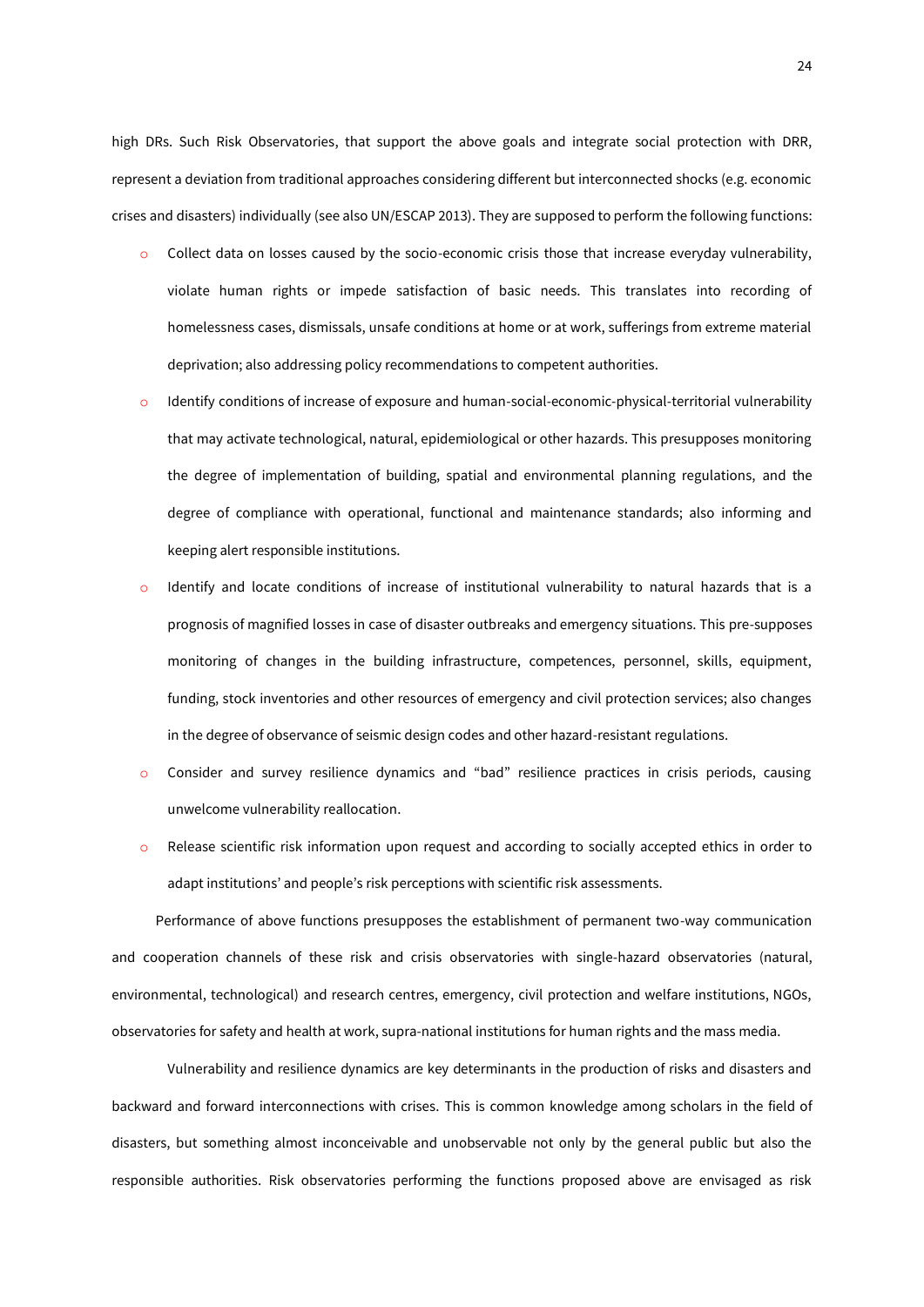information production and dissemination centres correcting misperceptions and giving rise to DRR and crisis resolution policies which are vulnerability and resilience-oriented.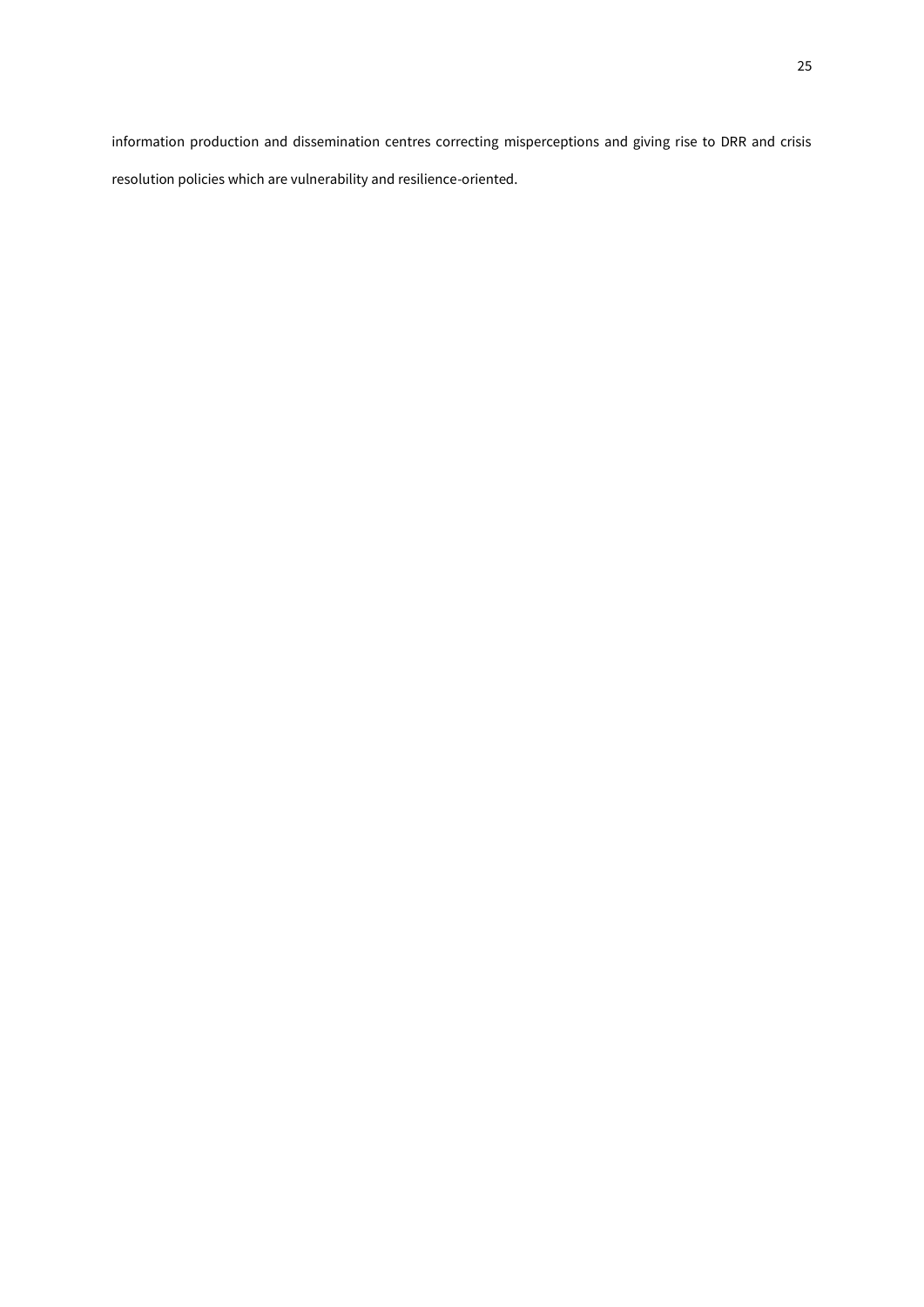# **Bibliography**

Adamopoulos, J. 2018. 'Drought in Somalia: Impacts, Vulnerability, Management'. MSc Thesis, Harokopio University of Athens: Athens, Greece.

Ayalew, M. 1997. 'What is Food Security & Famine & Hunger?' *Internet Journal for African Studies,* (2).

- Bank of Greece. 2011. *The environmental, economic and social impacts of climate change in Greece.* Athens: Bank of Greece Publications.
- Berger, P. L. and Luckmann, T. 1995. *Modernity, Pluralism and the Crisis of Meaning: The Orientation of Modern Man.* Gütersloh: Bertelsmann Foundation Publishers.
- Carty, T. 2017. *A Climate in Crisis: How Climate Change Is Making Drought and Humanitarian Disaster Worse in East Africa.* OXFAM Media Briefing. UK.

Cutter, S. L. 2006. *Hazards, Vulnerability and Environmental Justice.* Sterling, VA: Earthscan.

Cutter, S. L., Boruff, B. J., and Shirley L. W. 2003. 'Social Vulnerability to Environmental Hazards'. *Social Science Quarterly* 84 (2): 242–61.

Cutter, S. L. 1996. 'Vulnerability to Environmental Hazards'. *Progress in Human Geography* 20 (4): 529–39.

Datt, G., and H. Hoogeveen. 2000. *El Nifo or El Peso? Crisis, Poverty and Income Distribution in the Philippines.* World Bank, East Asia and Pacific Region, Washington, D.C.

Dynes, R. 2006. 'Social Capital: Dealing with Community Emergencies'. *Homeland Security Affairs* 2 (2).

- Ebi, K. L., and K. Bowen. 2016. 'Extreme Events as Sources of Health Vulnerability: Drought as an Example'. *Weather and Climate Extremes* 11: 95–102.
- Food and Agriculture Organization of the United Nations (FAO). 2017. *Famine Prevention and Drought Response Plan, January–December 2017.* Available online at: http://www.fao.org/3/a-i7547e.pdf.

FAO. 2001. *The State of Food Insecurity in the World 2001.* Italy: FAO Publications.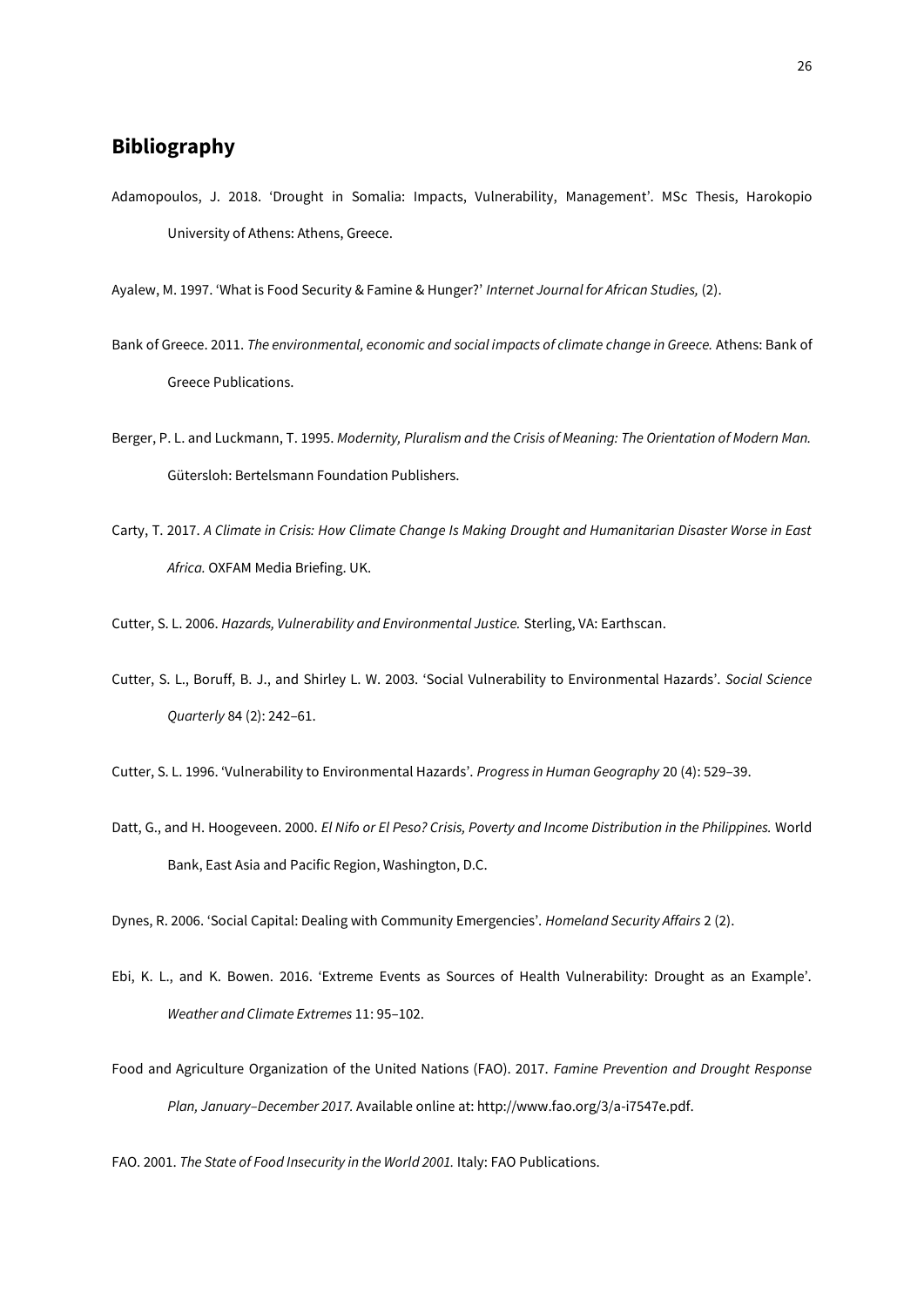Frandsen, F., and W. Johansen. 2016. *Organizational Crisis Communication.* Sage Publications.

Gibson, M. 2012. *The Feeding of Nations: Re-defining Food Security for the 21st* Century*.* Boca Raton, FL: CRC Press.

- Gluckman, M. 1972. 'Moral Crisis: Magical and Secular Solutions'. In *The Allocation of Responsibility,* edited by M. Gluckman, 1–50. The Marrett Lectures, 1964 & 1965. Manchester: Manchester University Press.
- Greek Ministry of Finance. 2010. *Update of the Hellenic Stability and Growth Programme.* Athens, Greece: European Commission.
- Heath, R. L., and D. P. Millar. 2004. 'A Rhetorical Approach to Crisis Communications: Management, Communication Processes, and Strategic Responses'. In *Responding to Crisis: A Rhetorical Approach to Crisis Communication*, edited by R. L. Heath and D. P. Millar, 1–17. Hillsdale, NJ: Lawrence Erlbaum Associates.
- International Monetary Fund (IMF). 2013. *Greece: Ex Post Evaluation of Exceptional Access Under the 2010 Stand-By Arrangement.* Issues 13-156 of IMF Staff Country Reports. Washington, DC: IMF.
- Kendie, D. 2007. 'Towards Resolving the Ethiopia-Somalia Disputes'. *International Conference on African Development Archives,* 2–4 August 2007, Kalamazoo, Michigan, USA.

Kindleberger, C. P., and R. Aliber. 2005. *Manias, Panics and Crashes: A History of Financial Crises.* 5th ed. Wiley.

- Lagatec, P. 1988. *Estats d' Urgence*. Paris: Le Sevil.
- Lavell, A. 2004. 'The Lower Lempa River Valley, El Salvador: Risk Reduction and Development Projects.' In *Mapping Vulnerability, Disasters, Development, and People, edited by* G. Bankoff, G. Frerks, D. Hilhorst. London: Earthscan Publications.
- Le Sage, A., and N. Majid. 2002. 'The Livelihoods Gap: Responding to the Economic Dynamics of Vulnerability in Somalia'. *Disasters* 26 (1): 10–27.
- Lekkas, E., P. Carydis, K. Lagouvardos, S. Mavroulis, M. Diakakis, Emm. Andreadakis, M. E. Gogou, N. I. Spyrou, M. Athanassiou, E. Kapourani, M. Arianoutsou, M. Vassilakis, P. Parcharidis, E. Kotsi, P. D. Speis, J.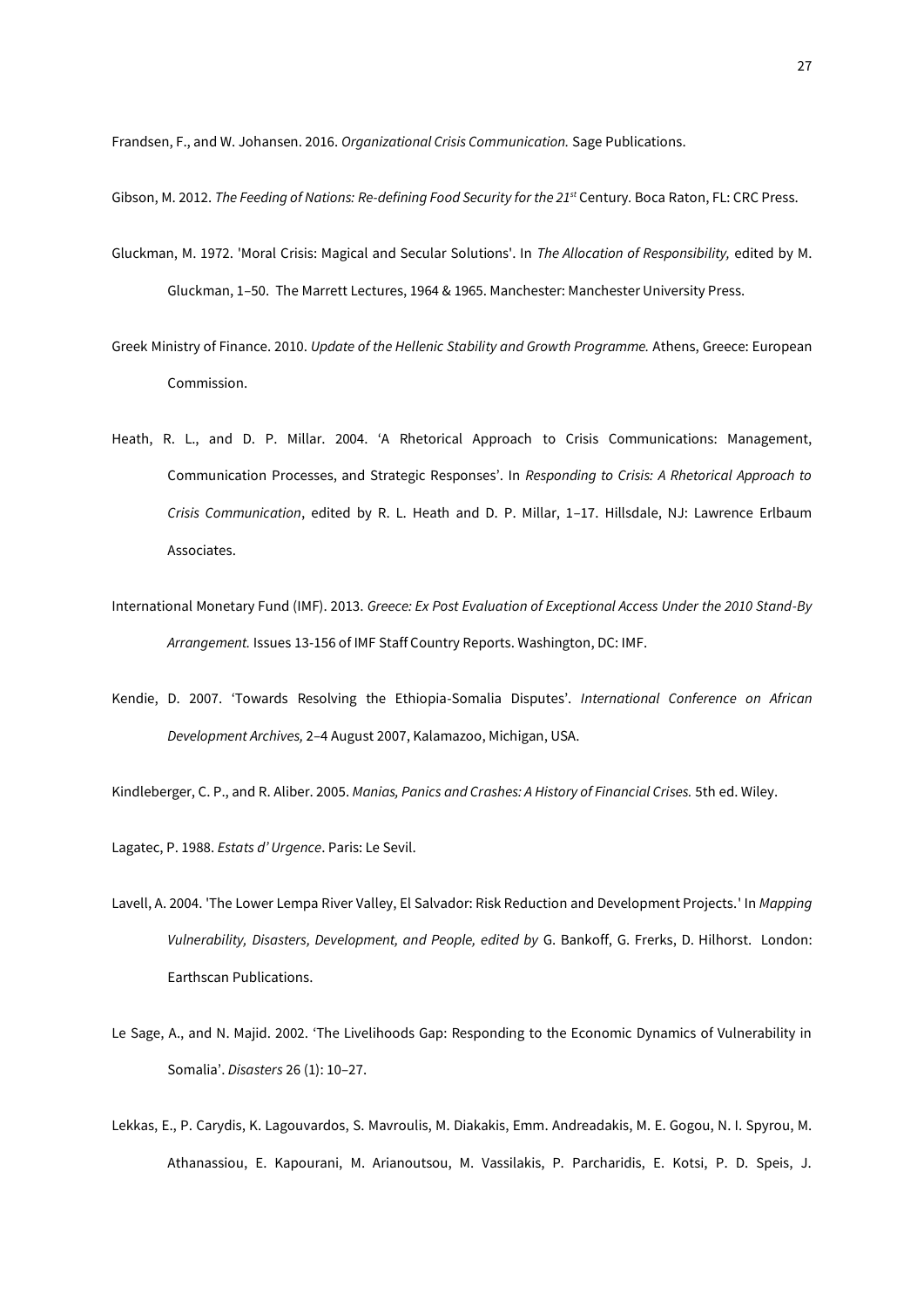Dalakouridis, D. Milios, V. Kotroni, T. Giannatos, S. Dafis, A. Kargiannidis, and K. Papagiannaki. 2018. 'The July 2018 Attica (Central Greece) Wildfires – Scientific Report (Version 1.0)'. *Newsletter of Environmental, Disaster and Crisis Management Strategies,* 8.

- Lokshin, M., and M. Ravallion. 2000. *Welfare Impact of Russia's 1998 Financial Crisis and the Response of the Public Safety Net*. World Bank, Development Research Group, Washington, D.C.
- Masih, I., S. Maskey, F. E. F. Mussa, and P. Trambauer. 2014. 'A Review of Droughts on the African Continent: A Geospatial and Long-Term Perspective. *Hydrology and Earth System Science* 18 (9): 3635–49*.*
- Maxwell, D., N. Majid, G. Adan, K. Abdirahman, and J. J. Kim. 2016. 'Facing Famine: Somali Experiences in the Famine of 2011'. *Food Policy* 65: 63–73.
- Maystadt, J. F., and O. Ecker. 2014. 'Extreme Weather and Civil War: Does Drought Fuel Conflict in Somalia through Livestock Price Shocks?' *American Journal of Agricultural Economics* 96 (4): 1157–82.
- Mutua, F. M., and Z. Balint. 2009. *Analysis of the General Climatic Conditions to Support Drought Monitoring in Somalia.* Technical Report No W-14, FAO-SWALIM, Nairobi, Kenya.
- Ötker-Robe, I., and A. M. Podpiera. 2013. *The Social Impact of Financial Crises – Evidence from the Global Financial Crisis.* Background paper to the World Bank's World Development Report 2014 'Risk and Opportunity: Managing Risk for Development'. World Bank's Policy Research Working Paper 6703. Available online at: http://documents.worldbank.org/curated/en/498911468180867209/pdf/WPS6703.pdf.
- Parker, D., S. Tapsell, J. Handmer, G. Kidron, I. Omer, I. Benenson, Y. Bakman, T. Zilberman, L. Costa, J. Kropp, D. Molinari, C. Bonadonna, and C. Gregg. 2009. *ENSURE Project (Enhancing Resilience of Communities and Territories Facing Natural and Na-Tech Hazards),* 2009–2011. Financed with the contribution of the EC 7th Framework Programme (FP7). Deliverable 2.1.1 'Relations between Different Types of Social and Economic Vulnerability.'
- Quarantelli, E. L. 1986. 'What Should We Study?' Presidential Address to the International Sociological Association Research Committee on Disasters at the *World Congress of Sociology*, New Delhi, India.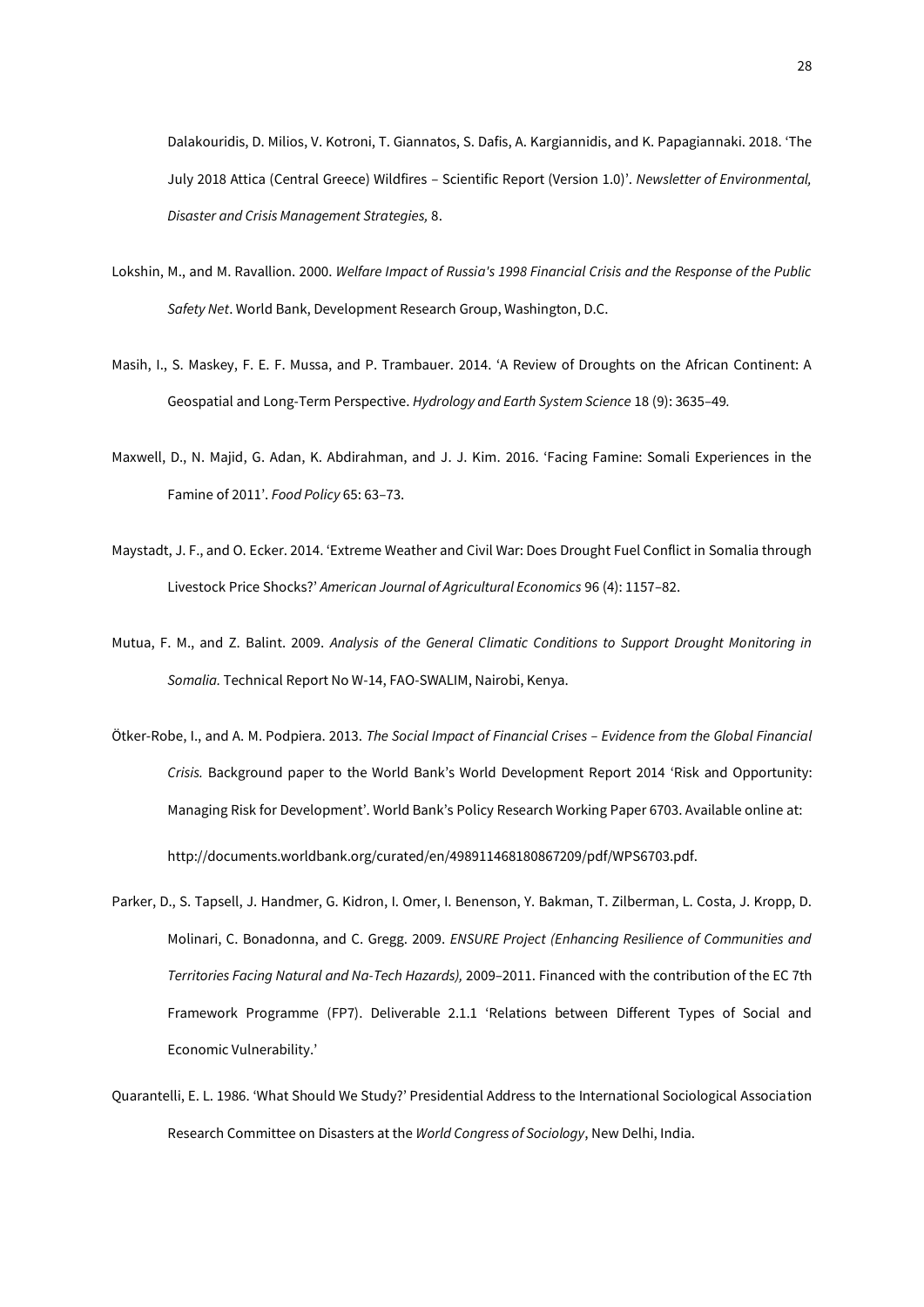- Rosenthal, U., M. T. Charles, and P. 'T Hart, eds. 1989. *Coping with Crises: The Management of Disasters, Riots and Terrorism.* Springfield: Charles C. Thomas.
- Rosenthal, U., P. 'T Hart, M. van Duin, A. Boin, M. Kroon, M. Otten, and W. Overdijk. 1994. *Complexity in Urban Crisis Management: Amsterdam's Response to the Bijlmer Air Disaster.* London, UK: James and James Science Publishers.
- Sapountzaki, K., and M. Dandoulaki. 2016. *Risks and Disasters*. Athens, Greek: Hellenic Academic Libraries Link. Available online at: http://hdl.handle.net/11419/6297.
- Sapountzaki, K., and C. Chalkias. 2014. 'Urban Geographies of Vulnerability and Resilience in the Economic Crisis Era: The Case of Athens'. *A|Z Journal, 2014 Special Issue 'Cities at Risk'* 11 (1): 59–75.

Sapountzaki, K. 2012. 'Vulnerability Management by Means of Resilience'. *Natural Hazards* 60 (31): 1267–1285.

- Seeger, M. W., T. L. Sellnow, and R. R. Ulmer. 1998. 'Communication, Organization, and Crisis'. *Communication Yearbook* 21: 231–75.
- Tolika, K., C. Anagnostopoulou, P. Maheras, and M. Vafiadis. 2008. 'Simulation of Future Changes in Extreme Rainfall and Temperature Conditions Over the Greek Area: A Comparison of Two Statistical Downscaling Approaches'. *Global and Planetary Change* 63: 132–51.
- United Nations, Economic and Social Commission for Asia and the Pacific (ESCAP). 2013. *Building Resilience to Natural Disasters and Major Economic crises.* New York: The ESCAP Publication Office. Available online at:

https://www.un-ilibrary.org/economic-and-social-development/building-resilience-to-natural-disastersand-major-economic-crises\_376f55be-en

United Nations, Human rights (Office of the High Commissioner for Human Rights). 2014. *Report of the Independent Expert on the effects of foreign debt and other related international financial obligations of States on the full enjoyment of all human rights, particularly economic, social and cultural rights - Mission to Greece (A/HRC/25/50/Add.1).* Cephas Lumina, Advance edited version. Available online at:

http://www.ohchr.org/EN/Countries/ENACARegion/Pages/GRIndex.aspx (Accessed 6 May 2014).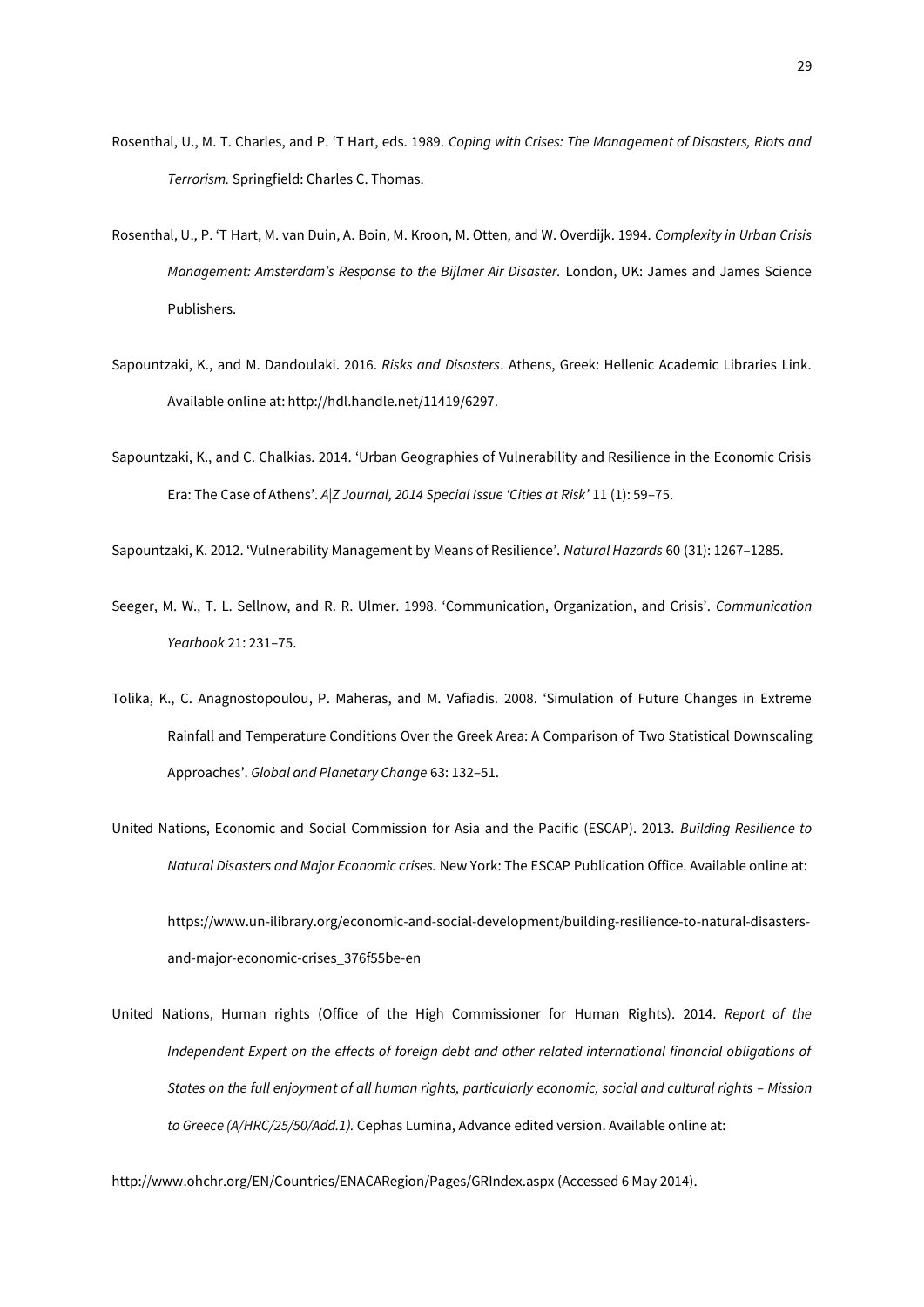- United Nations, Office for the Coordination of Humanitarian Affairs (OCHA). 2017. *Somalia: Operational Plan for Famine Prevention, Jan–June 2017.* Available online at:
- https://reliefweb.int/sites/reliefweb.int/files/resources/operational\_plan\_for\_prevention\_of\_famine\_in\_somalia\_ in\_2017\_0.pdf.

Vale, L. J., and Th. J. Campanella, eds. 2005. *The Resilient – How Modern Cities Recover from Disaster*.

- Villagrán de León, J. C. 2006. *Vulnerability – A Conceptual and Methodological review.* United Nations University (UNU-EHS), Publication Series of UNU-EHS, No 4/2006.
- Visacovsky, S. E. 2017. When Time Freezes: Socio-Anthropological Research on Social Crises. *Iberoamericana – Nordic Journal of Latin American and Caribbean Studies,* 46(1): 6-16.
- Venette, S. J. 2003. 'Risk Communication in a High Reliability Organization: APHIS PPQ's Inclusion of Risk in Decision Making'. Ann Arbor, MI: UMI Proquest Information and Learning.
- Watts, M. J., and Bohle, H.-G. 1993. 'The Space of Vulnerability: the Causal Structure of Hunger and Famine.' *Progress in Human Geography,* 17(1): 43-67.
- World Bank. 2001. 'Managing Economic Crises and Natural Disasters'. Chapter 9. In: *World Development Report 2000/2001: Attacking Poverty.* New York, NY: Oxford University Press. Available online at:

https://openknowledge.worldbank.org/handle/10986/11856.

#### **Internet Sites**

*Al Jazeera*. 2017. Somalia Declares 'National Disaster' Over Drought. 20 February. Available online at: https://www.aljazeera.com/news/2017/02/somalia-declares-national-disaster-drought-170228163745581.html.

*Kathimerini*. 2017. 'The Damning Report for the Floods in Mandra, West Attica'. 28 December. Available online at:

http://www.kathimerini.gr/941002/article/epikairothta/ellada/porisma-katapelths-gia-tis-plhmmyres-sthmandra.